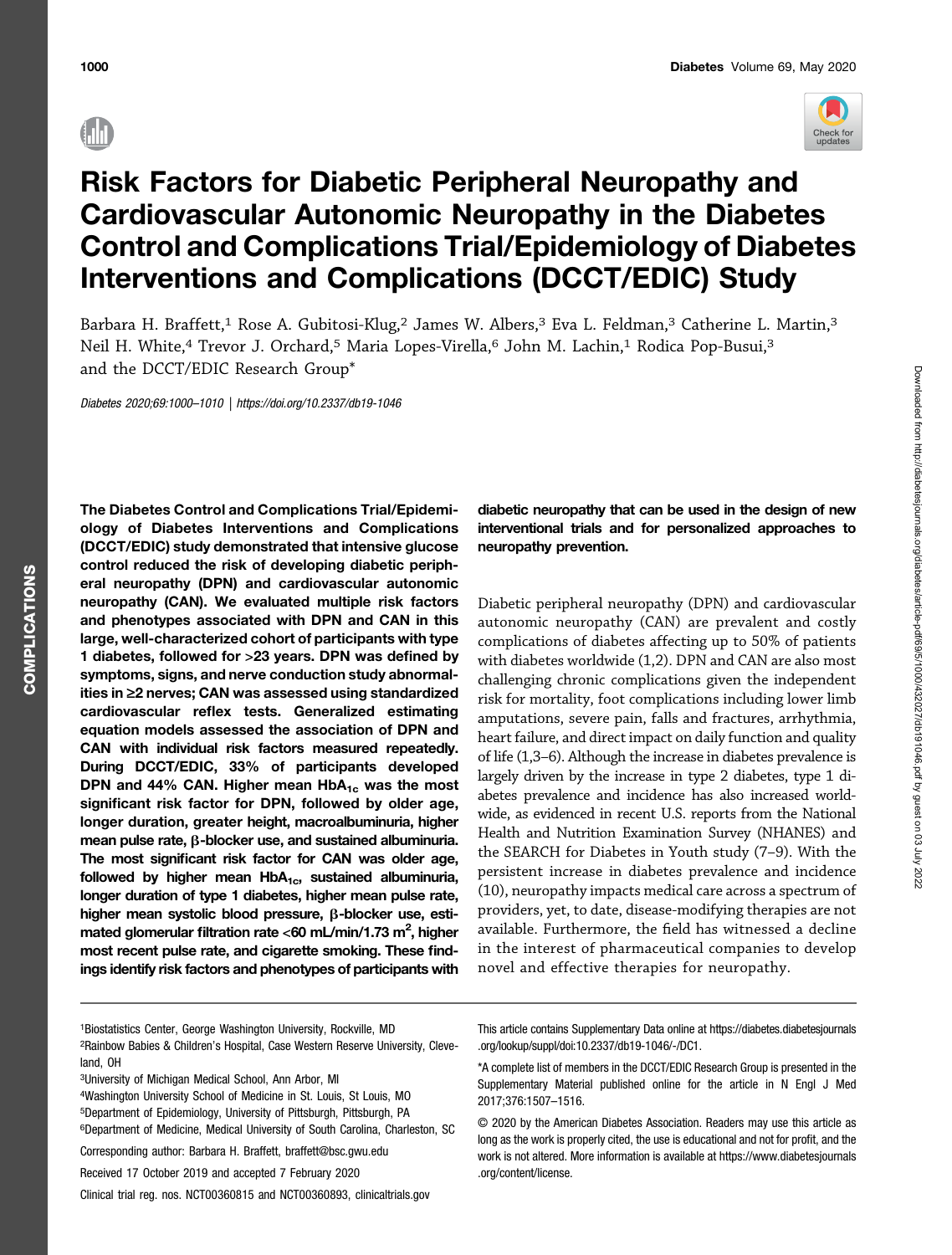The Diabetes Control and Complications Trial (DCCT) study demonstrated in participants with type 1 diabetes that intensive glucose control, with lower hemoglobin  $A_{1c}$ (HbA<sub>1c</sub>) levels, reduced the risk of DPN and CAN by 64% and 45%, respectively, over an average follow-up of 6.5 years (11). Moreover, the prevalence and incidence of DPN and CAN increased in both treatment groups through 14– 17 years of observational follow-up in the Epidemiology of Diabetes Interventions and Complications (EDIC) study; however, these remained significantly lower in the intensive group compared with the conventional group (11,12).

The objective of the current study was to identify clinical and biochemical risk factors for DPN and CAN, independent of glycemia, in the large, well-characterized DCCT/ EDIC cohort of participants with type 1 diabetes. Through its unparalleled wealth of clinical and biochemical evaluations obtained continuously for over 30 years, including sensitive and standardized DPN and CAN assessments, the DCCT/EDIC study provides a unique opportunity to comprehensively identify risk factors and phenotypes, associated both independently and jointly, with DPN and CAN.

# RESEARCH DESIGN AND METHODS

#### **Participants**

The DCCT enrolled 1,441 participants with type 1 diabetes who were randomly assigned to either intensive or conventional diabetes therapy and followed for a mean of 6.5 years (13). Intensive therapy ( $n = 711$ ) aimed to achieve near-normal glucose and  $HbA_{1c}$  levels while conventional therapy ( $n = 730$ ) was designed to prevent symptoms of hypo- or hyperglycemia with no glucose targets but an  $HbA_{1c}$  target level  $\leq$ 13.5% (13). Two parallel cohorts were recruited: the primary prevention cohort ( $n = 726$ , no retinopathy or kidney disease at baseline) and the secondary intervention cohort ( $n = 715$ , with mild-to-moderate nonproliferative retinopathy and urinary albumin excretion  $\leq$ 200 mg/24 h). Baseline exclusion criteria included hypertension, hyperlipidemia, cardiovascular disease, neuropathy requiring medical intervention, and recurrent severe hypoglycemia.

Participants who were originally assigned to receive conventional therapy were taught and encouraged to adopt intensive therapy, and both original treatment groups returned to their own health care providers for ongoing diabetes care. In 1994, 96% of the surviving DCCT cohort enrolled in the EDIC observational study, an ongoing, long-term follow-up (14) of the DCCT cohort. The present analyses focus on the data obtained during the combined DCCT and EDIC study, up to the last complete DPN and CAN evaluations conducted in EDIC year 16/17 (2009/2010), for a mean total DCCT/EDIC study period of 23 years.

# Risk Factors

Risk factors were assessed by standardized methods during DCCT and EDIC (14,15). Annual visits included a detailed medical history assessing demographic and behavioral risk factors and medical outcomes, and a physical examination

with measurements of height, weight, waist circumference (only during EDIC), sitting blood pressure, and pulse rate (14,15). Insulin doses were self-reported and expressed as the average total daily dose in units per kilogram of body weight. Hypertension was defined as systolic blood pressure (SBP)  $\geq$ 140 mmHg, diastolic blood pressure (DBP)  $\geq$ 90 mmHg, documented hypertension, or the use of antihypertensive medications, and hyperlipidemia as LDL cholesterol  $\geq$ 130 mg/dL or the use of lipid-lowering medications. Concurrent medication usage was collected during EDIC but not during the DCCT. Therefore, during the DCCT, hypertension and hyperlipidemia were defined using only elevated blood pressures and lipids.

 $HbA_{1c}$  was measured by high-performance liquid chromatography quarterly during DCCT and annually during EDIC. Fasting lipids and albumin excretion rates (AER) were measured annually during DCCT and on alternate years during EDIC. AER was measured from 4-h urine samples using fluoroimmunoassay from DCCT baseline to EDIC year 18 and subsequently from spot urine samples, with AER estimated using the ratio of urine albumin and creatinine concentrations (16). The DCCT/EDIC central biochemistry laboratory performed all laboratory measurements with standardized methods and long-term controls to guard against assay drift. LDL cholesterol was calculated using the Friedewald equation (17).

Estimated glomerular filtration rates (eGFR) were calculated from serum creatinine measured annually using the Chronic Kidney Disease Epidemiology Collaboration (CKD-EPI) equation. Kidney disease was defined as an eGFR  $<$ 60 mL/min/1.73 m<sup>2</sup>, microalbuminuria (AER  $\geq$ 30 mg/24 on  $\geq$  2 consecutive visits), or macroalbuminuria (AER  $\geq$ 300 mg/24). Standardized stereoscopic seven-field fundus photographs were obtained every 6 months during DCCT, and in one-fourth of the cohort annually during EDIC and graded centrally using the final Early Treatment of Diabetic Retinopathy Study (ETDRS) severity grading scale (18). Proliferative diabetic retinopathy was defined as  $61/51$  or greater on the ETDRS scale or pan-retinal photocoagulation and clinically significant macular edema as focal photocoagulation or treatment with anti–vascular endothelial growth factor at any point during the DCCT/ EDIC study.

# Neuropathy Outcomes

DPN was formally assessed twice during the DCCT (baseline, year 5) and once during EDIC (year 13/14). The primary outcome for DPN was confirmed clinical neuropathy, requiring at least two abnormal findings among symptoms, sensory signs, or reflex changes consistent with a distal symmetrical polyneuropathy as assessed by a qualified neurologist, plus abnormal nerve conduction studies involving two or more nerves among the median (motor or sensory), peroneal, and sural nerves (11). The DPN outcome was sensitive to detection of primarily large- or mixed smalland large-fiber neuropathies. CAN was assessed up to five times during DCCT (baseline, years 2, 4, 6, and 8) and twice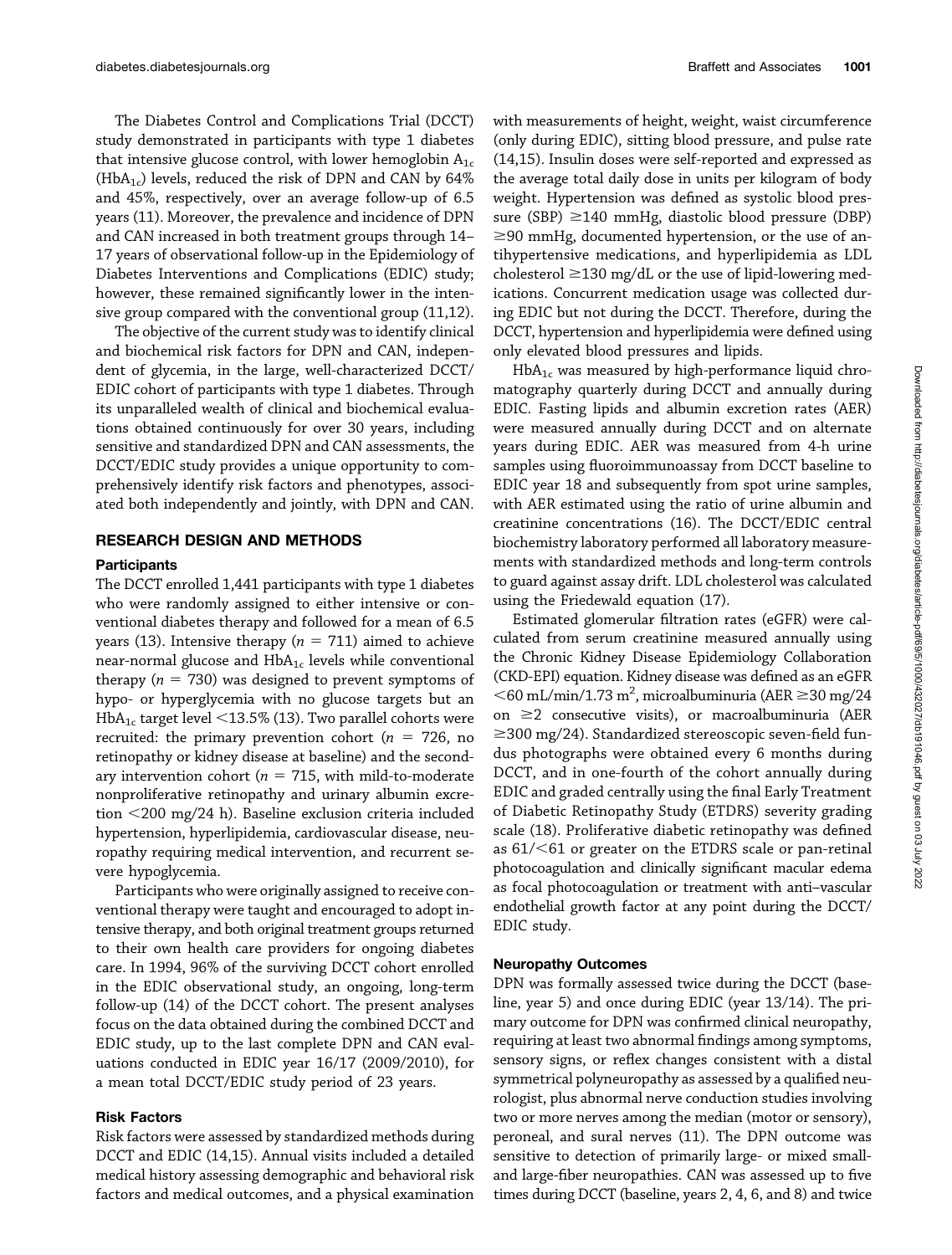during EDIC (years 13/14 and 16/17) with R-R response to paced breathing, Valsalva maneuver, and postural changes in blood pressure under standardized conditions, as previously described (3,12). All subjects were required to fast and avoid caffeine and tobacco products, as well as prescription and over-the-counter medications (except for their usual insulin regimen), for at least 8 h prior to CAN testing. Presence of CAN was defined as either an R-R variation  $<$ 15 or an R-R variation 15–19.9 in combination with a Valsalva ratio  $\leq$ 1.5 or a decrease of  $>$ 10 mmHg in DBP during 10 min of standing (3). Participants with at least two DPN ( $n = 1,386$ ) or two CAN ( $n = 1,434$ ) assessments during DCCT/EDIC were included in the analyses. DPN and CAN measurements overlapped twice during the study: DCCT baseline and EDIC year 13/14.

### Statistical Considerations

Candidate risk factors were grouped into 11 blocks ([Sup](http://diabetes.diabetesjournals.org/lookup/suppl/doi:10.2337/db19-1046/-/DC1)[plementary Table 1\)](http://diabetes.diabetesjournals.org/lookup/suppl/doi:10.2337/db19-1046/-/DC1) as performed in other DCCT/EDIC studies of risk factors (19–21). All covariates were measured either concurrently with the neurology assessment or within the closest visit window preceding the respective DPN or CAN assessment. For these analyses, given the known association with DPN, height was added to the second block of candidate risk factors (Demographic Physical). Generalized estimating equation (GEE) models were used to evaluate the association of neuropathy (DPN or CAN) with individual risk factors over repeated time points.

A comprehensive multivariable GEE regression model was evaluated for both DPN and CAN using similar modelbuilding techniques previously described by the DCCT/ EDIC study (19). Given the large number of risk factors, variables were entered into the GEE model one block at a time in the order displayed in [Supplementary Table 1.](http://diabetes.diabetesjournals.org/lookup/suppl/doi:10.2337/db19-1046/-/DC1) After each block was added, a variable was deleted if it was not nominally significant ( $P < 0.10$ ) (19). After the last block was entered, the final multivariable model was fit using the selected covariates and variables significant at  $P < 0.05$  were retained. Height and weight were more strongly associated with DPN than BMI in both unadjusted and minimally adjusted models. Given its strong dependence on height and weight, BMI was not entered into the model with the second block of candidate risk factors. Similarly, pulse pressure was not entered into the model with the fifth block of variables since it is a function of both SBP and DBP.

A sensitivity analysis was conducted, using a backward elimination modeling technique, where variables significant at  $P < 0.10$  were retained at each step (see [Supple](http://diabetes.diabetesjournals.org/lookup/suppl/doi:10.2337/db19-1046/-/DC1)[mentary Data\)](http://diabetes.diabetesjournals.org/lookup/suppl/doi:10.2337/db19-1046/-/DC1). The odds ratios (ORs) and unsigned covariate Z-test value are presented, the latter to differentiate covariate effects with  $P < 0.0001$  (two-sided), equivalent to a  $|Z| \ge$ 3.89.

Each risk factor could be included in the model as a fixed baseline covariate (e.g., baseline  $HbA_{1c}$ ), time-dependent covariate using the most recent measurement (e.g., current  $HbA<sub>1c</sub>$ ), or time-dependent covariate using the updated

mean of all follow-up values since randomization (e.g., updated mean  $HbA_{1c}$  representing the cumulative mean of prior  $HbA_{1c}$  values up to each visit). To account for different measurement frequencies of  $HbA_{1c}$  during DCCT (every 3 months) and EDIC (every 12 months), the updated mean was computed by weighting each value by the time interval since the last measurement. All analyses were performed using SAS software (version 9.4; SAS Institute, Cary, NC).

#### Data and Resource Availability

Data collected for the study are available to the public through the National Institute of Diabetes and Digestive and Kidney Disease repository [\(https://repository.niddk](https://repository.niddk.nih.gov/home/) [.nih.gov/home/](https://repository.niddk.nih.gov/home/)).

# RESULTS

Over 23 years of mean follow-up, 33% of participants developed DPN and 44% CAN. At baseline, 90% of the cohort had neither DPN nor CAN; 5% had DPN only, 4% had CAN only, and 1% had both. By EDIC year 13/14, 54% of the cohort had no neuropathy; 13% had DPN only, 16% had CAN only, and 16% had both.

At DCCT baseline, 53% of the participants were men, median age was 27 years, duration of diabetes was 4 years,  $HbA<sub>1c</sub>$  was 8.80% (73 mmol/mol), and 18% were smokers. The baseline characteristics of the DCCT/EDIC cohort among those who did and did not develop DPN at any time during the study are shown in Table 1. The baseline characteristics for participants who did and did not develop CAN are presented in Table 2. Nominally significant baseline factors that were associated with higher odds of DPN at any time during DCCT/EDIC included male sex, older age, greater height, weight, and BMI in both men and women, moderate or strenuous physical activity, family history of type 2 diabetes, higher SBP and DBP, higher pulse rate, higher total cholesterol, triglycerides, and LDL cholesterol levels, longer duration of type 1 diabetes, higher  $HbA_{1c}$  levels independent of treatment assignment, as well as randomization to conventional versus intensive treatment and inclusion in the secondary prevention versus primary intervention cohort. Most of these risk factors were also associated with higher odds of CAN at any time during DCCT/EDIC, with the exception of sex, height, physical activity, and HDL cholesterol. In addition, cigarette smoking and occasional or regular alcohol use (Table 2) at the onset of the DCCT were associated with CAN.

# Time-Dependent Characteristics

The longitudinal ORs for DPN and CAN per unit change in the current or the updated mean value of each timedependent covariate, without adjustments, are shown in [Supplementary Table 2](http://diabetes.diabetesjournals.org/lookup/suppl/doi:10.2337/db19-1046/-/DC1). During follow-up, greater weight and BMI, higher SBP and DBP and pulse pressure, higher pulse rate, higher total cholesterol, triglycerides, and LDL cholesterol levels, higher  $HbA_{1c}$ , and a higher prevalence of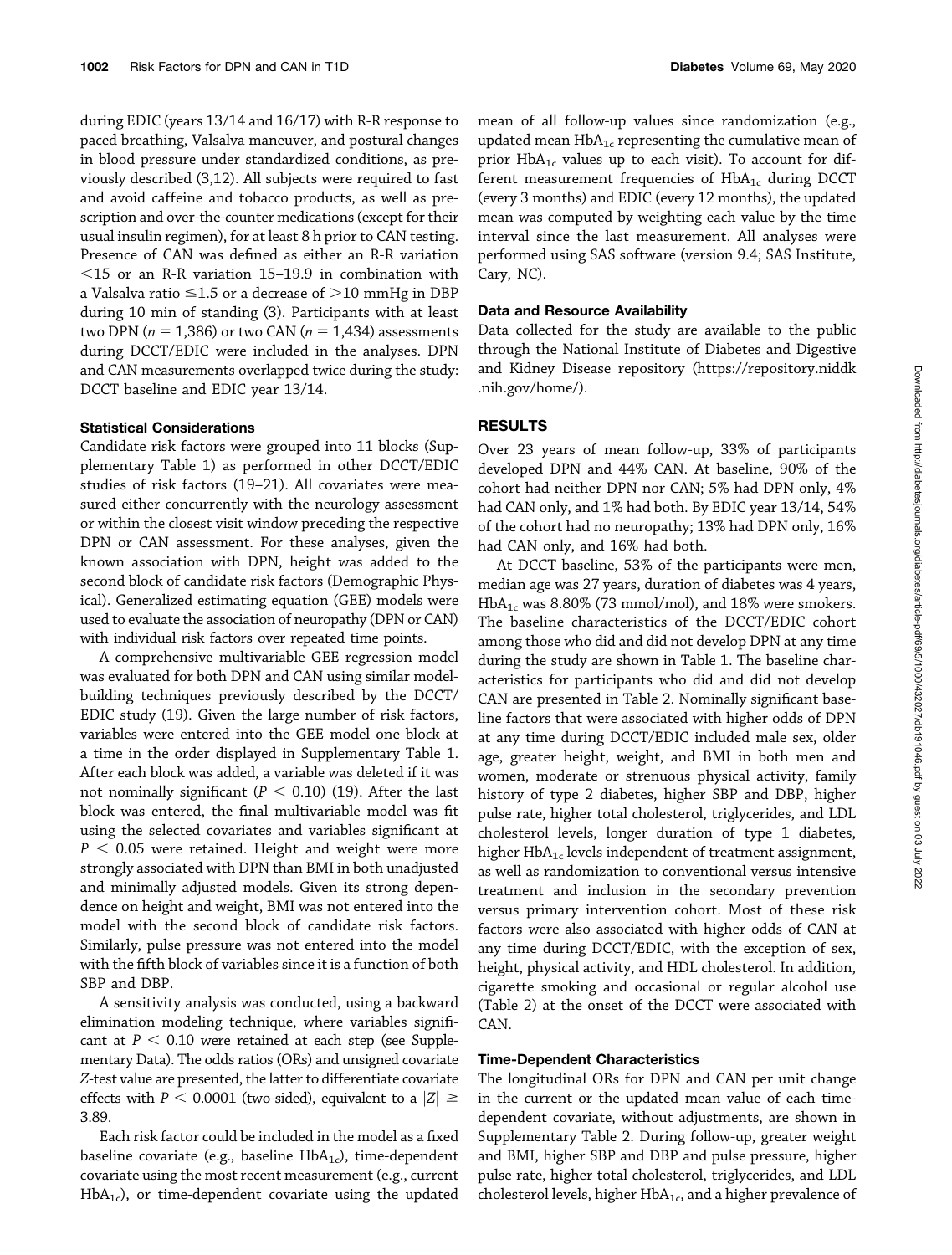| Table 1–DCCT baseline characteristics of participants according to the presence or absence of any DPN over the duration |  |  |  |  |          |               |  |  |  |
|-------------------------------------------------------------------------------------------------------------------------|--|--|--|--|----------|---------------|--|--|--|
| of the DCCT/EDIC study, through EDIC year 13/14                                                                         |  |  |  |  |          |               |  |  |  |
|                                                                                                                         |  |  |  |  | AD/AD/AD | $\sim$ $\sim$ |  |  |  |

| $\overline{N}$<br>1,386<br>931<br>455<br>Design<br>48<br>Treatment group<br>51<br>57<br>1.56 (1.26, 1.93)<br>0.0001<br>Conventional<br>(% conventional)<br>vs. intensive<br>51<br>61<br>1.90 (1.53, 2.36)<br>< 0.0001<br>Cohort (% secondary)<br>45<br>Secondary<br>vs. primary<br>Physical<br>52<br>Sex (% men)<br>49<br>60<br>1.51 (1.21, 1.88)<br>0.0002<br>Men vs. women<br>Age (years)<br>27 (22, 32)<br>26 (21, 32)<br>29 (24, 34)<br>< 0.0001<br>5 years<br>1.30(1.21, 1.41)<br>Adult (% $\geq$ 18 years)<br>0.0009<br>87<br>84<br>91<br>$\geq$ 18 vs.<br>1.83 (1.28, 2.63)<br>$<$ 18 years<br>5 cm<br>$<$ 0.0001<br>Height (cm)<br>171 (164, 179)<br>170 (163, 177)<br>174 (167, 182)<br>1.20(1.13, 1.27)<br>$<$ 0.0001<br>Weight men (kg)<br>74 (67, 82)<br>73 (66, 80)<br>78 (70, 85)<br>$5$ kg<br>1.19(1.11, 1.27)<br>Weight women (kg)<br>62 (56, 69)<br>61 (55, 68)<br>64 (58, 70)<br>1.20 (1.10, 1.32)<br>$<$ 0.0001<br>$5$ kg<br>1 $\text{kg/m}^2$<br>BMI men (kg/m <sup>2</sup> )<br>24 (22, 26)<br>1.08(1.02, 1.14)<br>0.0052<br>24 (22, 25)<br>23 (21, 25)<br>BMI women (kg/m <sup>2</sup> )<br>23 (21, 25)<br>1 kg/m <sup>2</sup><br>1.09(1.03, 1.15)<br>0.0021<br>23 (21, 25)<br>23 (22, 25)<br>Behavioral<br>18<br>18<br>20<br>Cigarette smoker (%)<br>Yes vs. no<br>1.23(0.94, 1.60)<br>0.1358<br>Occasional or regular<br>22<br>alcohol use (%)<br>20<br>24<br>Yes vs. none<br>1.23 (0.95, 1.59)<br>0.1107<br>Moderate or strenuous<br>70<br>activity (%)<br>68<br>74<br>Yes vs. sedentary<br>1.31 (1.03, 1.66)<br>0.0264<br>Family history<br>Hypertension (%)<br>56<br>54<br>58<br>Yes vs. no<br>1.16 (0.93, 1.44)<br>0.1872<br>Myocardial<br>infarction (%)<br>49<br>47<br>52<br>1.18 (0.95, 1.46)<br>0.1366<br>Yes vs. no<br>0.2041<br>Type 1 diabetes (%)<br>14<br>14<br>15<br>Yes vs. no<br>1.22 (0.90, 1.66)<br>Type 2 diabetes (%)<br>9<br>8<br>12<br>Yes vs. no<br>1.44 (1.04, 2.00)<br>0.0292<br><b>Blood pressure</b><br>SBP (mmHg)<br>114 (106, 122)<br>112 (106, 120)<br>116 (110,124)<br>1.11(1.06, 1.17)<br>$<$ 0.0001<br>5 mmHg<br>DBP (mmHg)<br>72 (68, 80)<br>70 (66, 78)<br>76 (68, 80)<br>5 mmHg<br>1.16 (1.09, 1.24)<br>$<$ 0.0001<br>Pulse pressure<br>40 (36, 48)<br>1.03 (0.98, 1.09)<br>0.2658<br>(mmHg)<br>40 (34, 48)<br>40 (34, 48)<br>5 mmHg<br>76 (68, 84)<br>76 (68, 82)<br>76 (70, 84)<br>1.02 (1.01, 1.03)<br>$<$ 0.0001<br>Pulse rate (bpm)<br>1 bpm<br>Lipids<br>Total cholesterol<br>172 (152, 194)<br>176 (155, 202)<br>10 mg/dL<br>1.05 (1.02, 1.08)<br>0.0038<br>(mg/dL)<br>174 (152, 196)<br>Triglycerides (mg/dL)<br>70 (55, 93)<br>73 (57, 98)<br>10 mg/dL<br>1.03(1.01, 1.05)<br>69 (54, 92)<br>0.0032<br><b>HDL</b> cholesterol<br>50 (42, 58)<br>(mg/dL)<br>49 (42, 57)<br>47 (41, 56)<br>10 mg/dL<br>0.92(0.84, 1.00)<br>0.0614<br>LDL cholesterol<br>106 (90, 127)<br>104 (89, 125)<br>110 (92, 131)<br>1.06(1.02, 1.10)<br>0.0011<br>(mg/dL)<br>10 mg/dL<br>History of diabetes<br>Duration of type 1<br>4(2, 9)<br>4(2, 8)<br>6 (3, 10)<br>< 0.0001<br>diabetes (years)<br>1 year<br>1.08(1.06, 1.11)<br><b>Stimulated C-peptide</b><br>(nmol/L $\cdot$ 100)<br>Duration <5 years<br>12(4, 25)<br>12 (4, 26)<br>13 (4, 24)<br>1 year<br>0.99(0.98, 1.01)<br>0.3172<br>Duration $\geq$ 5 years<br>3(3, 4)<br>3(3, 4)<br>3(3, 3)<br>1 year<br>$1.01$ (0.97, 1.05)<br>0.6864<br>Insulin dose<br>(units/kg/day)<br>$0.64$ (0.50, 0.80)<br>$0.64$ (0.50, 0.81)<br>$0.63$ (0.49, 0.77)<br>1 unit/kg/day<br>0.88(0.57, 1.35)<br>0.5552<br>1%<br>$HbA_{1c}$ (%)<br>8.63 (7.70, 9.74) 9.20 (8.23, 10.60)<br>1.31 (1.22, 1.40)<br>< 0.0001<br>8.80 (7.84, 10.08)<br>HbA <sub>1c</sub> (mmol/mol)<br>77.1 (66.5, 92.4)<br>1 mmol/mol<br>< 0.0001<br>72.7 (62.2, 86.7)<br>70.8 (60.7, 83.0)<br>1.31(1.22, 1.40) | Overall | No | Yes | Per unit change | OR (95% CI) | $P$ value |
|-----------------------------------------------------------------------------------------------------------------------------------------------------------------------------------------------------------------------------------------------------------------------------------------------------------------------------------------------------------------------------------------------------------------------------------------------------------------------------------------------------------------------------------------------------------------------------------------------------------------------------------------------------------------------------------------------------------------------------------------------------------------------------------------------------------------------------------------------------------------------------------------------------------------------------------------------------------------------------------------------------------------------------------------------------------------------------------------------------------------------------------------------------------------------------------------------------------------------------------------------------------------------------------------------------------------------------------------------------------------------------------------------------------------------------------------------------------------------------------------------------------------------------------------------------------------------------------------------------------------------------------------------------------------------------------------------------------------------------------------------------------------------------------------------------------------------------------------------------------------------------------------------------------------------------------------------------------------------------------------------------------------------------------------------------------------------------------------------------------------------------------------------------------------------------------------------------------------------------------------------------------------------------------------------------------------------------------------------------------------------------------------------------------------------------------------------------------------------------------------------------------------------------------------------------------------------------------------------------------------------------------------------------------------------------------------------------------------------------------------------------------------------------------------------------------------------------------------------------------------------------------------------------------------------------------------------------------------------------------------------------------------------------------------------------------------------------------------------------------------------------------------------------------------------------------------------------------------------------------------------------------------------------------------------------------------------------------------------------------------------------------------------------------------------------------------------------------------------------------------------------------------------------------------------------------------------------------------------------------------------------------------------------------------------------------------------------------------------------------------------------------------------------|---------|----|-----|-----------------|-------------|-----------|
|                                                                                                                                                                                                                                                                                                                                                                                                                                                                                                                                                                                                                                                                                                                                                                                                                                                                                                                                                                                                                                                                                                                                                                                                                                                                                                                                                                                                                                                                                                                                                                                                                                                                                                                                                                                                                                                                                                                                                                                                                                                                                                                                                                                                                                                                                                                                                                                                                                                                                                                                                                                                                                                                                                                                                                                                                                                                                                                                                                                                                                                                                                                                                                                                                                                                                                                                                                                                                                                                                                                                                                                                                                                                                                                                                                             |         |    |     |                 |             |           |
|                                                                                                                                                                                                                                                                                                                                                                                                                                                                                                                                                                                                                                                                                                                                                                                                                                                                                                                                                                                                                                                                                                                                                                                                                                                                                                                                                                                                                                                                                                                                                                                                                                                                                                                                                                                                                                                                                                                                                                                                                                                                                                                                                                                                                                                                                                                                                                                                                                                                                                                                                                                                                                                                                                                                                                                                                                                                                                                                                                                                                                                                                                                                                                                                                                                                                                                                                                                                                                                                                                                                                                                                                                                                                                                                                                             |         |    |     |                 |             |           |
|                                                                                                                                                                                                                                                                                                                                                                                                                                                                                                                                                                                                                                                                                                                                                                                                                                                                                                                                                                                                                                                                                                                                                                                                                                                                                                                                                                                                                                                                                                                                                                                                                                                                                                                                                                                                                                                                                                                                                                                                                                                                                                                                                                                                                                                                                                                                                                                                                                                                                                                                                                                                                                                                                                                                                                                                                                                                                                                                                                                                                                                                                                                                                                                                                                                                                                                                                                                                                                                                                                                                                                                                                                                                                                                                                                             |         |    |     |                 |             |           |
|                                                                                                                                                                                                                                                                                                                                                                                                                                                                                                                                                                                                                                                                                                                                                                                                                                                                                                                                                                                                                                                                                                                                                                                                                                                                                                                                                                                                                                                                                                                                                                                                                                                                                                                                                                                                                                                                                                                                                                                                                                                                                                                                                                                                                                                                                                                                                                                                                                                                                                                                                                                                                                                                                                                                                                                                                                                                                                                                                                                                                                                                                                                                                                                                                                                                                                                                                                                                                                                                                                                                                                                                                                                                                                                                                                             |         |    |     |                 |             |           |
|                                                                                                                                                                                                                                                                                                                                                                                                                                                                                                                                                                                                                                                                                                                                                                                                                                                                                                                                                                                                                                                                                                                                                                                                                                                                                                                                                                                                                                                                                                                                                                                                                                                                                                                                                                                                                                                                                                                                                                                                                                                                                                                                                                                                                                                                                                                                                                                                                                                                                                                                                                                                                                                                                                                                                                                                                                                                                                                                                                                                                                                                                                                                                                                                                                                                                                                                                                                                                                                                                                                                                                                                                                                                                                                                                                             |         |    |     |                 |             |           |
|                                                                                                                                                                                                                                                                                                                                                                                                                                                                                                                                                                                                                                                                                                                                                                                                                                                                                                                                                                                                                                                                                                                                                                                                                                                                                                                                                                                                                                                                                                                                                                                                                                                                                                                                                                                                                                                                                                                                                                                                                                                                                                                                                                                                                                                                                                                                                                                                                                                                                                                                                                                                                                                                                                                                                                                                                                                                                                                                                                                                                                                                                                                                                                                                                                                                                                                                                                                                                                                                                                                                                                                                                                                                                                                                                                             |         |    |     |                 |             |           |
|                                                                                                                                                                                                                                                                                                                                                                                                                                                                                                                                                                                                                                                                                                                                                                                                                                                                                                                                                                                                                                                                                                                                                                                                                                                                                                                                                                                                                                                                                                                                                                                                                                                                                                                                                                                                                                                                                                                                                                                                                                                                                                                                                                                                                                                                                                                                                                                                                                                                                                                                                                                                                                                                                                                                                                                                                                                                                                                                                                                                                                                                                                                                                                                                                                                                                                                                                                                                                                                                                                                                                                                                                                                                                                                                                                             |         |    |     |                 |             |           |
|                                                                                                                                                                                                                                                                                                                                                                                                                                                                                                                                                                                                                                                                                                                                                                                                                                                                                                                                                                                                                                                                                                                                                                                                                                                                                                                                                                                                                                                                                                                                                                                                                                                                                                                                                                                                                                                                                                                                                                                                                                                                                                                                                                                                                                                                                                                                                                                                                                                                                                                                                                                                                                                                                                                                                                                                                                                                                                                                                                                                                                                                                                                                                                                                                                                                                                                                                                                                                                                                                                                                                                                                                                                                                                                                                                             |         |    |     |                 |             |           |
|                                                                                                                                                                                                                                                                                                                                                                                                                                                                                                                                                                                                                                                                                                                                                                                                                                                                                                                                                                                                                                                                                                                                                                                                                                                                                                                                                                                                                                                                                                                                                                                                                                                                                                                                                                                                                                                                                                                                                                                                                                                                                                                                                                                                                                                                                                                                                                                                                                                                                                                                                                                                                                                                                                                                                                                                                                                                                                                                                                                                                                                                                                                                                                                                                                                                                                                                                                                                                                                                                                                                                                                                                                                                                                                                                                             |         |    |     |                 |             |           |
|                                                                                                                                                                                                                                                                                                                                                                                                                                                                                                                                                                                                                                                                                                                                                                                                                                                                                                                                                                                                                                                                                                                                                                                                                                                                                                                                                                                                                                                                                                                                                                                                                                                                                                                                                                                                                                                                                                                                                                                                                                                                                                                                                                                                                                                                                                                                                                                                                                                                                                                                                                                                                                                                                                                                                                                                                                                                                                                                                                                                                                                                                                                                                                                                                                                                                                                                                                                                                                                                                                                                                                                                                                                                                                                                                                             |         |    |     |                 |             |           |
|                                                                                                                                                                                                                                                                                                                                                                                                                                                                                                                                                                                                                                                                                                                                                                                                                                                                                                                                                                                                                                                                                                                                                                                                                                                                                                                                                                                                                                                                                                                                                                                                                                                                                                                                                                                                                                                                                                                                                                                                                                                                                                                                                                                                                                                                                                                                                                                                                                                                                                                                                                                                                                                                                                                                                                                                                                                                                                                                                                                                                                                                                                                                                                                                                                                                                                                                                                                                                                                                                                                                                                                                                                                                                                                                                                             |         |    |     |                 |             |           |
|                                                                                                                                                                                                                                                                                                                                                                                                                                                                                                                                                                                                                                                                                                                                                                                                                                                                                                                                                                                                                                                                                                                                                                                                                                                                                                                                                                                                                                                                                                                                                                                                                                                                                                                                                                                                                                                                                                                                                                                                                                                                                                                                                                                                                                                                                                                                                                                                                                                                                                                                                                                                                                                                                                                                                                                                                                                                                                                                                                                                                                                                                                                                                                                                                                                                                                                                                                                                                                                                                                                                                                                                                                                                                                                                                                             |         |    |     |                 |             |           |
|                                                                                                                                                                                                                                                                                                                                                                                                                                                                                                                                                                                                                                                                                                                                                                                                                                                                                                                                                                                                                                                                                                                                                                                                                                                                                                                                                                                                                                                                                                                                                                                                                                                                                                                                                                                                                                                                                                                                                                                                                                                                                                                                                                                                                                                                                                                                                                                                                                                                                                                                                                                                                                                                                                                                                                                                                                                                                                                                                                                                                                                                                                                                                                                                                                                                                                                                                                                                                                                                                                                                                                                                                                                                                                                                                                             |         |    |     |                 |             |           |
|                                                                                                                                                                                                                                                                                                                                                                                                                                                                                                                                                                                                                                                                                                                                                                                                                                                                                                                                                                                                                                                                                                                                                                                                                                                                                                                                                                                                                                                                                                                                                                                                                                                                                                                                                                                                                                                                                                                                                                                                                                                                                                                                                                                                                                                                                                                                                                                                                                                                                                                                                                                                                                                                                                                                                                                                                                                                                                                                                                                                                                                                                                                                                                                                                                                                                                                                                                                                                                                                                                                                                                                                                                                                                                                                                                             |         |    |     |                 |             |           |
|                                                                                                                                                                                                                                                                                                                                                                                                                                                                                                                                                                                                                                                                                                                                                                                                                                                                                                                                                                                                                                                                                                                                                                                                                                                                                                                                                                                                                                                                                                                                                                                                                                                                                                                                                                                                                                                                                                                                                                                                                                                                                                                                                                                                                                                                                                                                                                                                                                                                                                                                                                                                                                                                                                                                                                                                                                                                                                                                                                                                                                                                                                                                                                                                                                                                                                                                                                                                                                                                                                                                                                                                                                                                                                                                                                             |         |    |     |                 |             |           |
|                                                                                                                                                                                                                                                                                                                                                                                                                                                                                                                                                                                                                                                                                                                                                                                                                                                                                                                                                                                                                                                                                                                                                                                                                                                                                                                                                                                                                                                                                                                                                                                                                                                                                                                                                                                                                                                                                                                                                                                                                                                                                                                                                                                                                                                                                                                                                                                                                                                                                                                                                                                                                                                                                                                                                                                                                                                                                                                                                                                                                                                                                                                                                                                                                                                                                                                                                                                                                                                                                                                                                                                                                                                                                                                                                                             |         |    |     |                 |             |           |
|                                                                                                                                                                                                                                                                                                                                                                                                                                                                                                                                                                                                                                                                                                                                                                                                                                                                                                                                                                                                                                                                                                                                                                                                                                                                                                                                                                                                                                                                                                                                                                                                                                                                                                                                                                                                                                                                                                                                                                                                                                                                                                                                                                                                                                                                                                                                                                                                                                                                                                                                                                                                                                                                                                                                                                                                                                                                                                                                                                                                                                                                                                                                                                                                                                                                                                                                                                                                                                                                                                                                                                                                                                                                                                                                                                             |         |    |     |                 |             |           |
|                                                                                                                                                                                                                                                                                                                                                                                                                                                                                                                                                                                                                                                                                                                                                                                                                                                                                                                                                                                                                                                                                                                                                                                                                                                                                                                                                                                                                                                                                                                                                                                                                                                                                                                                                                                                                                                                                                                                                                                                                                                                                                                                                                                                                                                                                                                                                                                                                                                                                                                                                                                                                                                                                                                                                                                                                                                                                                                                                                                                                                                                                                                                                                                                                                                                                                                                                                                                                                                                                                                                                                                                                                                                                                                                                                             |         |    |     |                 |             |           |
|                                                                                                                                                                                                                                                                                                                                                                                                                                                                                                                                                                                                                                                                                                                                                                                                                                                                                                                                                                                                                                                                                                                                                                                                                                                                                                                                                                                                                                                                                                                                                                                                                                                                                                                                                                                                                                                                                                                                                                                                                                                                                                                                                                                                                                                                                                                                                                                                                                                                                                                                                                                                                                                                                                                                                                                                                                                                                                                                                                                                                                                                                                                                                                                                                                                                                                                                                                                                                                                                                                                                                                                                                                                                                                                                                                             |         |    |     |                 |             |           |
|                                                                                                                                                                                                                                                                                                                                                                                                                                                                                                                                                                                                                                                                                                                                                                                                                                                                                                                                                                                                                                                                                                                                                                                                                                                                                                                                                                                                                                                                                                                                                                                                                                                                                                                                                                                                                                                                                                                                                                                                                                                                                                                                                                                                                                                                                                                                                                                                                                                                                                                                                                                                                                                                                                                                                                                                                                                                                                                                                                                                                                                                                                                                                                                                                                                                                                                                                                                                                                                                                                                                                                                                                                                                                                                                                                             |         |    |     |                 |             |           |
|                                                                                                                                                                                                                                                                                                                                                                                                                                                                                                                                                                                                                                                                                                                                                                                                                                                                                                                                                                                                                                                                                                                                                                                                                                                                                                                                                                                                                                                                                                                                                                                                                                                                                                                                                                                                                                                                                                                                                                                                                                                                                                                                                                                                                                                                                                                                                                                                                                                                                                                                                                                                                                                                                                                                                                                                                                                                                                                                                                                                                                                                                                                                                                                                                                                                                                                                                                                                                                                                                                                                                                                                                                                                                                                                                                             |         |    |     |                 |             |           |
|                                                                                                                                                                                                                                                                                                                                                                                                                                                                                                                                                                                                                                                                                                                                                                                                                                                                                                                                                                                                                                                                                                                                                                                                                                                                                                                                                                                                                                                                                                                                                                                                                                                                                                                                                                                                                                                                                                                                                                                                                                                                                                                                                                                                                                                                                                                                                                                                                                                                                                                                                                                                                                                                                                                                                                                                                                                                                                                                                                                                                                                                                                                                                                                                                                                                                                                                                                                                                                                                                                                                                                                                                                                                                                                                                                             |         |    |     |                 |             |           |
|                                                                                                                                                                                                                                                                                                                                                                                                                                                                                                                                                                                                                                                                                                                                                                                                                                                                                                                                                                                                                                                                                                                                                                                                                                                                                                                                                                                                                                                                                                                                                                                                                                                                                                                                                                                                                                                                                                                                                                                                                                                                                                                                                                                                                                                                                                                                                                                                                                                                                                                                                                                                                                                                                                                                                                                                                                                                                                                                                                                                                                                                                                                                                                                                                                                                                                                                                                                                                                                                                                                                                                                                                                                                                                                                                                             |         |    |     |                 |             |           |
|                                                                                                                                                                                                                                                                                                                                                                                                                                                                                                                                                                                                                                                                                                                                                                                                                                                                                                                                                                                                                                                                                                                                                                                                                                                                                                                                                                                                                                                                                                                                                                                                                                                                                                                                                                                                                                                                                                                                                                                                                                                                                                                                                                                                                                                                                                                                                                                                                                                                                                                                                                                                                                                                                                                                                                                                                                                                                                                                                                                                                                                                                                                                                                                                                                                                                                                                                                                                                                                                                                                                                                                                                                                                                                                                                                             |         |    |     |                 |             |           |
|                                                                                                                                                                                                                                                                                                                                                                                                                                                                                                                                                                                                                                                                                                                                                                                                                                                                                                                                                                                                                                                                                                                                                                                                                                                                                                                                                                                                                                                                                                                                                                                                                                                                                                                                                                                                                                                                                                                                                                                                                                                                                                                                                                                                                                                                                                                                                                                                                                                                                                                                                                                                                                                                                                                                                                                                                                                                                                                                                                                                                                                                                                                                                                                                                                                                                                                                                                                                                                                                                                                                                                                                                                                                                                                                                                             |         |    |     |                 |             |           |
|                                                                                                                                                                                                                                                                                                                                                                                                                                                                                                                                                                                                                                                                                                                                                                                                                                                                                                                                                                                                                                                                                                                                                                                                                                                                                                                                                                                                                                                                                                                                                                                                                                                                                                                                                                                                                                                                                                                                                                                                                                                                                                                                                                                                                                                                                                                                                                                                                                                                                                                                                                                                                                                                                                                                                                                                                                                                                                                                                                                                                                                                                                                                                                                                                                                                                                                                                                                                                                                                                                                                                                                                                                                                                                                                                                             |         |    |     |                 |             |           |
|                                                                                                                                                                                                                                                                                                                                                                                                                                                                                                                                                                                                                                                                                                                                                                                                                                                                                                                                                                                                                                                                                                                                                                                                                                                                                                                                                                                                                                                                                                                                                                                                                                                                                                                                                                                                                                                                                                                                                                                                                                                                                                                                                                                                                                                                                                                                                                                                                                                                                                                                                                                                                                                                                                                                                                                                                                                                                                                                                                                                                                                                                                                                                                                                                                                                                                                                                                                                                                                                                                                                                                                                                                                                                                                                                                             |         |    |     |                 |             |           |
|                                                                                                                                                                                                                                                                                                                                                                                                                                                                                                                                                                                                                                                                                                                                                                                                                                                                                                                                                                                                                                                                                                                                                                                                                                                                                                                                                                                                                                                                                                                                                                                                                                                                                                                                                                                                                                                                                                                                                                                                                                                                                                                                                                                                                                                                                                                                                                                                                                                                                                                                                                                                                                                                                                                                                                                                                                                                                                                                                                                                                                                                                                                                                                                                                                                                                                                                                                                                                                                                                                                                                                                                                                                                                                                                                                             |         |    |     |                 |             |           |
|                                                                                                                                                                                                                                                                                                                                                                                                                                                                                                                                                                                                                                                                                                                                                                                                                                                                                                                                                                                                                                                                                                                                                                                                                                                                                                                                                                                                                                                                                                                                                                                                                                                                                                                                                                                                                                                                                                                                                                                                                                                                                                                                                                                                                                                                                                                                                                                                                                                                                                                                                                                                                                                                                                                                                                                                                                                                                                                                                                                                                                                                                                                                                                                                                                                                                                                                                                                                                                                                                                                                                                                                                                                                                                                                                                             |         |    |     |                 |             |           |
|                                                                                                                                                                                                                                                                                                                                                                                                                                                                                                                                                                                                                                                                                                                                                                                                                                                                                                                                                                                                                                                                                                                                                                                                                                                                                                                                                                                                                                                                                                                                                                                                                                                                                                                                                                                                                                                                                                                                                                                                                                                                                                                                                                                                                                                                                                                                                                                                                                                                                                                                                                                                                                                                                                                                                                                                                                                                                                                                                                                                                                                                                                                                                                                                                                                                                                                                                                                                                                                                                                                                                                                                                                                                                                                                                                             |         |    |     |                 |             |           |
|                                                                                                                                                                                                                                                                                                                                                                                                                                                                                                                                                                                                                                                                                                                                                                                                                                                                                                                                                                                                                                                                                                                                                                                                                                                                                                                                                                                                                                                                                                                                                                                                                                                                                                                                                                                                                                                                                                                                                                                                                                                                                                                                                                                                                                                                                                                                                                                                                                                                                                                                                                                                                                                                                                                                                                                                                                                                                                                                                                                                                                                                                                                                                                                                                                                                                                                                                                                                                                                                                                                                                                                                                                                                                                                                                                             |         |    |     |                 |             |           |
|                                                                                                                                                                                                                                                                                                                                                                                                                                                                                                                                                                                                                                                                                                                                                                                                                                                                                                                                                                                                                                                                                                                                                                                                                                                                                                                                                                                                                                                                                                                                                                                                                                                                                                                                                                                                                                                                                                                                                                                                                                                                                                                                                                                                                                                                                                                                                                                                                                                                                                                                                                                                                                                                                                                                                                                                                                                                                                                                                                                                                                                                                                                                                                                                                                                                                                                                                                                                                                                                                                                                                                                                                                                                                                                                                                             |         |    |     |                 |             |           |
|                                                                                                                                                                                                                                                                                                                                                                                                                                                                                                                                                                                                                                                                                                                                                                                                                                                                                                                                                                                                                                                                                                                                                                                                                                                                                                                                                                                                                                                                                                                                                                                                                                                                                                                                                                                                                                                                                                                                                                                                                                                                                                                                                                                                                                                                                                                                                                                                                                                                                                                                                                                                                                                                                                                                                                                                                                                                                                                                                                                                                                                                                                                                                                                                                                                                                                                                                                                                                                                                                                                                                                                                                                                                                                                                                                             |         |    |     |                 |             |           |
|                                                                                                                                                                                                                                                                                                                                                                                                                                                                                                                                                                                                                                                                                                                                                                                                                                                                                                                                                                                                                                                                                                                                                                                                                                                                                                                                                                                                                                                                                                                                                                                                                                                                                                                                                                                                                                                                                                                                                                                                                                                                                                                                                                                                                                                                                                                                                                                                                                                                                                                                                                                                                                                                                                                                                                                                                                                                                                                                                                                                                                                                                                                                                                                                                                                                                                                                                                                                                                                                                                                                                                                                                                                                                                                                                                             |         |    |     |                 |             |           |
|                                                                                                                                                                                                                                                                                                                                                                                                                                                                                                                                                                                                                                                                                                                                                                                                                                                                                                                                                                                                                                                                                                                                                                                                                                                                                                                                                                                                                                                                                                                                                                                                                                                                                                                                                                                                                                                                                                                                                                                                                                                                                                                                                                                                                                                                                                                                                                                                                                                                                                                                                                                                                                                                                                                                                                                                                                                                                                                                                                                                                                                                                                                                                                                                                                                                                                                                                                                                                                                                                                                                                                                                                                                                                                                                                                             |         |    |     |                 |             |           |
|                                                                                                                                                                                                                                                                                                                                                                                                                                                                                                                                                                                                                                                                                                                                                                                                                                                                                                                                                                                                                                                                                                                                                                                                                                                                                                                                                                                                                                                                                                                                                                                                                                                                                                                                                                                                                                                                                                                                                                                                                                                                                                                                                                                                                                                                                                                                                                                                                                                                                                                                                                                                                                                                                                                                                                                                                                                                                                                                                                                                                                                                                                                                                                                                                                                                                                                                                                                                                                                                                                                                                                                                                                                                                                                                                                             |         |    |     |                 |             |           |
|                                                                                                                                                                                                                                                                                                                                                                                                                                                                                                                                                                                                                                                                                                                                                                                                                                                                                                                                                                                                                                                                                                                                                                                                                                                                                                                                                                                                                                                                                                                                                                                                                                                                                                                                                                                                                                                                                                                                                                                                                                                                                                                                                                                                                                                                                                                                                                                                                                                                                                                                                                                                                                                                                                                                                                                                                                                                                                                                                                                                                                                                                                                                                                                                                                                                                                                                                                                                                                                                                                                                                                                                                                                                                                                                                                             |         |    |     |                 |             |           |
|                                                                                                                                                                                                                                                                                                                                                                                                                                                                                                                                                                                                                                                                                                                                                                                                                                                                                                                                                                                                                                                                                                                                                                                                                                                                                                                                                                                                                                                                                                                                                                                                                                                                                                                                                                                                                                                                                                                                                                                                                                                                                                                                                                                                                                                                                                                                                                                                                                                                                                                                                                                                                                                                                                                                                                                                                                                                                                                                                                                                                                                                                                                                                                                                                                                                                                                                                                                                                                                                                                                                                                                                                                                                                                                                                                             |         |    |     |                 |             |           |
|                                                                                                                                                                                                                                                                                                                                                                                                                                                                                                                                                                                                                                                                                                                                                                                                                                                                                                                                                                                                                                                                                                                                                                                                                                                                                                                                                                                                                                                                                                                                                                                                                                                                                                                                                                                                                                                                                                                                                                                                                                                                                                                                                                                                                                                                                                                                                                                                                                                                                                                                                                                                                                                                                                                                                                                                                                                                                                                                                                                                                                                                                                                                                                                                                                                                                                                                                                                                                                                                                                                                                                                                                                                                                                                                                                             |         |    |     |                 |             |           |
|                                                                                                                                                                                                                                                                                                                                                                                                                                                                                                                                                                                                                                                                                                                                                                                                                                                                                                                                                                                                                                                                                                                                                                                                                                                                                                                                                                                                                                                                                                                                                                                                                                                                                                                                                                                                                                                                                                                                                                                                                                                                                                                                                                                                                                                                                                                                                                                                                                                                                                                                                                                                                                                                                                                                                                                                                                                                                                                                                                                                                                                                                                                                                                                                                                                                                                                                                                                                                                                                                                                                                                                                                                                                                                                                                                             |         |    |     |                 |             |           |
|                                                                                                                                                                                                                                                                                                                                                                                                                                                                                                                                                                                                                                                                                                                                                                                                                                                                                                                                                                                                                                                                                                                                                                                                                                                                                                                                                                                                                                                                                                                                                                                                                                                                                                                                                                                                                                                                                                                                                                                                                                                                                                                                                                                                                                                                                                                                                                                                                                                                                                                                                                                                                                                                                                                                                                                                                                                                                                                                                                                                                                                                                                                                                                                                                                                                                                                                                                                                                                                                                                                                                                                                                                                                                                                                                                             |         |    |     |                 |             |           |
|                                                                                                                                                                                                                                                                                                                                                                                                                                                                                                                                                                                                                                                                                                                                                                                                                                                                                                                                                                                                                                                                                                                                                                                                                                                                                                                                                                                                                                                                                                                                                                                                                                                                                                                                                                                                                                                                                                                                                                                                                                                                                                                                                                                                                                                                                                                                                                                                                                                                                                                                                                                                                                                                                                                                                                                                                                                                                                                                                                                                                                                                                                                                                                                                                                                                                                                                                                                                                                                                                                                                                                                                                                                                                                                                                                             |         |    |     |                 |             |           |
|                                                                                                                                                                                                                                                                                                                                                                                                                                                                                                                                                                                                                                                                                                                                                                                                                                                                                                                                                                                                                                                                                                                                                                                                                                                                                                                                                                                                                                                                                                                                                                                                                                                                                                                                                                                                                                                                                                                                                                                                                                                                                                                                                                                                                                                                                                                                                                                                                                                                                                                                                                                                                                                                                                                                                                                                                                                                                                                                                                                                                                                                                                                                                                                                                                                                                                                                                                                                                                                                                                                                                                                                                                                                                                                                                                             |         |    |     |                 |             |           |
|                                                                                                                                                                                                                                                                                                                                                                                                                                                                                                                                                                                                                                                                                                                                                                                                                                                                                                                                                                                                                                                                                                                                                                                                                                                                                                                                                                                                                                                                                                                                                                                                                                                                                                                                                                                                                                                                                                                                                                                                                                                                                                                                                                                                                                                                                                                                                                                                                                                                                                                                                                                                                                                                                                                                                                                                                                                                                                                                                                                                                                                                                                                                                                                                                                                                                                                                                                                                                                                                                                                                                                                                                                                                                                                                                                             |         |    |     |                 |             |           |
|                                                                                                                                                                                                                                                                                                                                                                                                                                                                                                                                                                                                                                                                                                                                                                                                                                                                                                                                                                                                                                                                                                                                                                                                                                                                                                                                                                                                                                                                                                                                                                                                                                                                                                                                                                                                                                                                                                                                                                                                                                                                                                                                                                                                                                                                                                                                                                                                                                                                                                                                                                                                                                                                                                                                                                                                                                                                                                                                                                                                                                                                                                                                                                                                                                                                                                                                                                                                                                                                                                                                                                                                                                                                                                                                                                             |         |    |     |                 |             |           |
|                                                                                                                                                                                                                                                                                                                                                                                                                                                                                                                                                                                                                                                                                                                                                                                                                                                                                                                                                                                                                                                                                                                                                                                                                                                                                                                                                                                                                                                                                                                                                                                                                                                                                                                                                                                                                                                                                                                                                                                                                                                                                                                                                                                                                                                                                                                                                                                                                                                                                                                                                                                                                                                                                                                                                                                                                                                                                                                                                                                                                                                                                                                                                                                                                                                                                                                                                                                                                                                                                                                                                                                                                                                                                                                                                                             |         |    |     |                 |             |           |

Data are based on 1,386 participants with at least two DPN assessments during DCCT/EDIC. Medians (first quartile, third quartile) or % are presented. ORs and P values were generated using GEE models with no adjustment for other factors.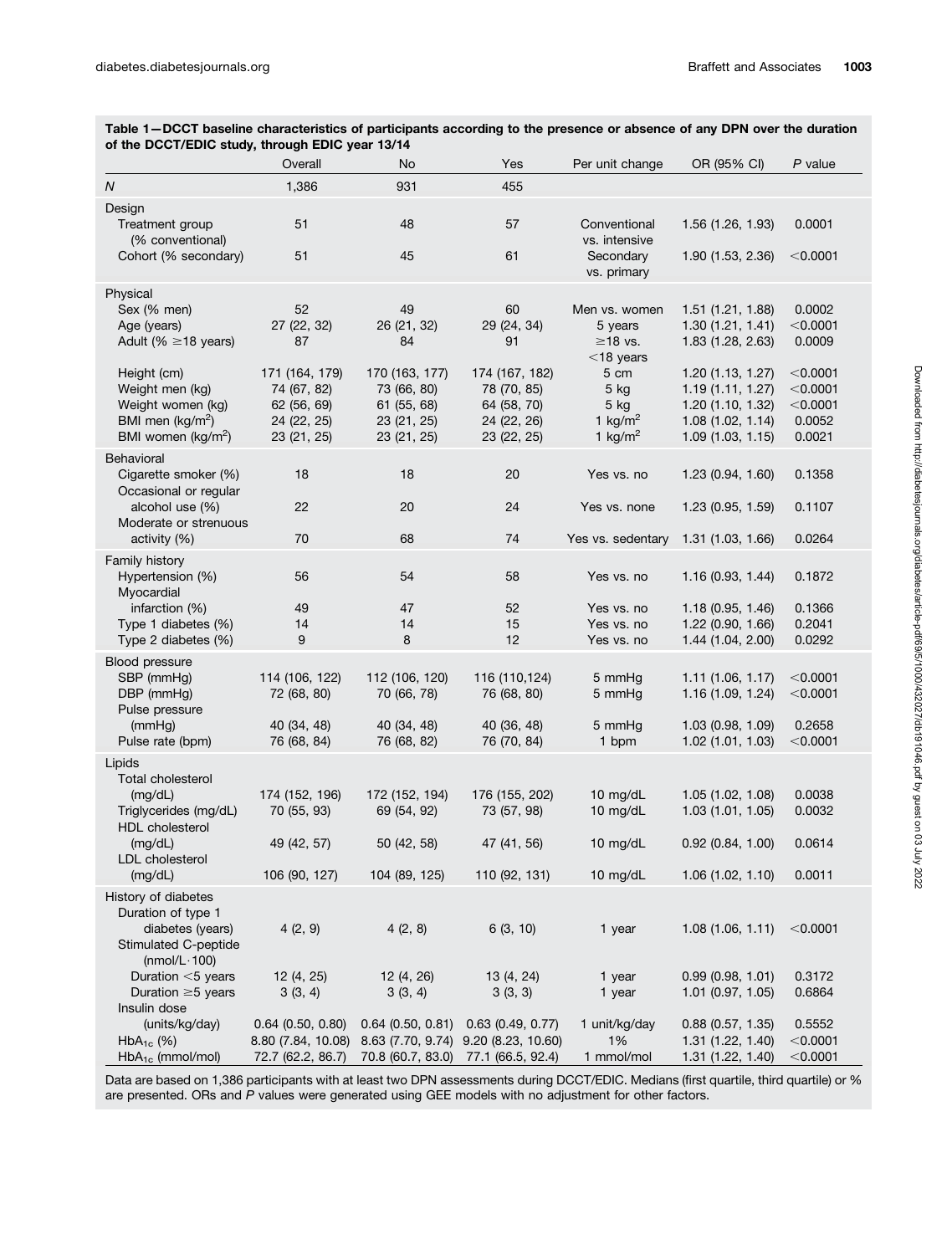hypertension and hyperlipidemia, medication use, and kidney disease were all significantly associated with higher odds of DPN and CAN. DPN was also significantly associated with greater height and lower HDL cholesterol while CAN was associated with cigarette smoking, sedentary activity, and higher daily insulin dose.

# Minimally Adjusted Baseline and Time-Dependent Covariate Effects

After adjustment for age and updated mean  $HbA_{1c}$ , the following risk factors were significantly associated with higher odds of DPN: secondary prevention versus primary intervention cohort, male sex, greater height, weight, and BMI, higher SBP and DBP and pulse pressure, higher pulse rate, higher triglycerides, lower HDL cholesterol, longer duration of type 1 diabetes, higher daily insulin dose, a higher prevalence of hypertension, and any kidney disease (Table 3). Total cholesterol, LDL cholesterol, and hyperlipidemia were no longer significantly associated with odds of DPN after adjustment for age and updated mean  $HbA_{1c}$ .

For CAN, secondary prevention versus primary intervention cohort, greater BMI, behavioral risk factors (cigarette smoking, alcohol use, sedentary activity), higher SBP and DBP and pulse pressure, higher pulse rate, higher total cholesterol and triglycerides levels, longer duration of type 1 diabetes, higher daily insulin dose, a higher prevalence of hypertension and hyperlipidemia, and any kidney disease were associated with higher odds of CAN after adjustment for age and updated mean  $HbA_{1c}$  (Table 3). LDL cholesterol was no longer significant after adjustment for age and updated mean  $HbA_{1c}$ .

The use of ACE inhibitors and  $\beta$ -adrenoceptor blocking medications ( $\beta$ -blockers) during EDIC was significantly associated with higher odds of DPN and CAN.

## Final Multivariate Models

The final multivariable GEE models for DPN and CAN, with covariates listed in order of the unsigned covariate Z-test values (or P values) to designate relative importance in the models, are shown in Table 4. For DPN, higher mean HbA<sub>1c</sub> was the most significant risk factor (OR = 1.63 per 1 HbA<sub>1c</sub> percentage point, 95% CI 1.51, 1.77,  $Z = 11.81$ ,  $P < 0.0001$ ), followed closely by older age (OR = 1.42 per 5 years, 95% CI 1.30, 1.55,  $Z = 8.05$ ,  $P < 0.0001$ ). Other nominally significant factors, in order of significance, were longer duration of type 1 diabetes ( $Z = 7.66$ ,  $P < 0.0001$ ), greater height ( $Z = 7.31$ ,  $P < 0.0001$ ), presence of any AER  $\geq$ 300 mg/24 hour (Z = 4.12, P < 0.0001), higher mean pulse rate ( $Z = 3.92$ ,  $P < 0.0001$ ),  $\beta$ -blocker use ( $Z = 3.38$ ,  $P = 0.0007$ ), and presence of any sustained AER  $\geq 30$ mg/24 hour  $(Z = 2.76, P = 0.0058)$ .

In the multivariable GEE model for CAN (Table 4), older age (OR 1.50 per 5 years, 95% CI 1.39, 1.62,  $Z = 10.43$ ,  $P <$ 0.0001) was the most significant risk factor, followed by higher mean  $HbA_{1c}$  (OR 1.27 per 1 Hb $A_{1c}$  percentage point, 95% CI 1.17, 1.37,  $Z = 6.04$ ,  $P < 0.0001$ ). Other nominally significant factors, in order of significance, were presence of any sustained AER  $\geq$  30 mg/24 h (Z = 5.96,  $P < 0.0001$ ), longer duration of type 1 diabetes ( $Z = 5.73$ ,  $P < 0.0001$ ), higher mean pulse rate (Z = 4.62, P < 0.0001), higher mean SBP  $(Z = 3.75, P = 0.0002)$ ,  $\beta$ -blocker use (Z = 3.60, P = 0.0003), presence of eGFR  $\leq 60$  mL/min/1.73 m<sup>2</sup> (Z = 3.51, P = 0.0005), higher pulse rate ( $Z = 2.84$ ,  $P = 0.0045$ ), and cigarette smoking  $(Z = 2.28, P = 0.0226)$ .

A sensitivity analysis was conducted starting with the complete set of variables in the model and using a backward elimination approach to select covariates ([Supplementary](http://diabetes.diabetesjournals.org/lookup/suppl/doi:10.2337/db19-1046/-/DC1) [Table 3\)](http://diabetes.diabetesjournals.org/lookup/suppl/doi:10.2337/db19-1046/-/DC1). This technique selected a similar set of covariates for the DPN with the exception that mean pulse rate and any sustained  $AER \geq 30$  mg/24 h were not included in the backward elimination model while mean daily insulin dose and sex were marginally significant. For CAN, mean SBP was not included in the backward elimination model whereas the most recent AER was as a continuous measurement.

[Supplementary Table 4](http://diabetes.diabetesjournals.org/lookup/suppl/doi:10.2337/db19-1046/-/DC1) presents the final model build for DPN and CAN including variables for diabetic retinopathy. In both models, a similar set of risk factors was retained in the final selection in addition to any proliferative diabetic retinopathy for both DPN and CAN and any clinically significant macular edema for CAN.

# **DISCUSSION**

These analyses provide a thorough evaluation of numerous clinical features and risk factors, considered alone and jointly, associated with DPN and CAN in a large cohort of participants with type 1 diabetes who have been phenotyped with detailed and standardized neuropathy evaluations and risk factors obtained longitudinally over more than 20 years. Retention has been extremely high, and we have demonstrated high prevalence rates for both DPN (33%) and CAN (44%), which continued to rise over the duration of the study. Given the persistent increase in diabetes prevalence and incidence, these findings impact medical care across a spectrum of providers including general practitioners, internal medicine physicians, endocrinologists, neurologists, cardiologists, gastroenterologists, and pain specialists.

We have previously reported that intensive diabetes therapy achieving lower glucose control markedly reduced the risk of DPN and CAN during the DCCT compared with conventional therapy (13,22), an effect that persisted through much of EDIC follow-up (3,11). In concert with these prior reports, the data reported here underscore the important role of ongoing glycemic management. In multivariable models, higher mean  $HbA_{1c}$  was the most significant risk factor for DPN and strongly associated with CAN.

Beyond glycemia and diabetes duration, our results confirm strong associations with kidney disease and elevated blood pressure for both DPN and CAN, in age and glucose adjusted models. Thirty years ago, the Pittsburgh Epidemiology of Diabetes Complications study, involving 400 participants with type 1 diabetes, reported a cross-sectional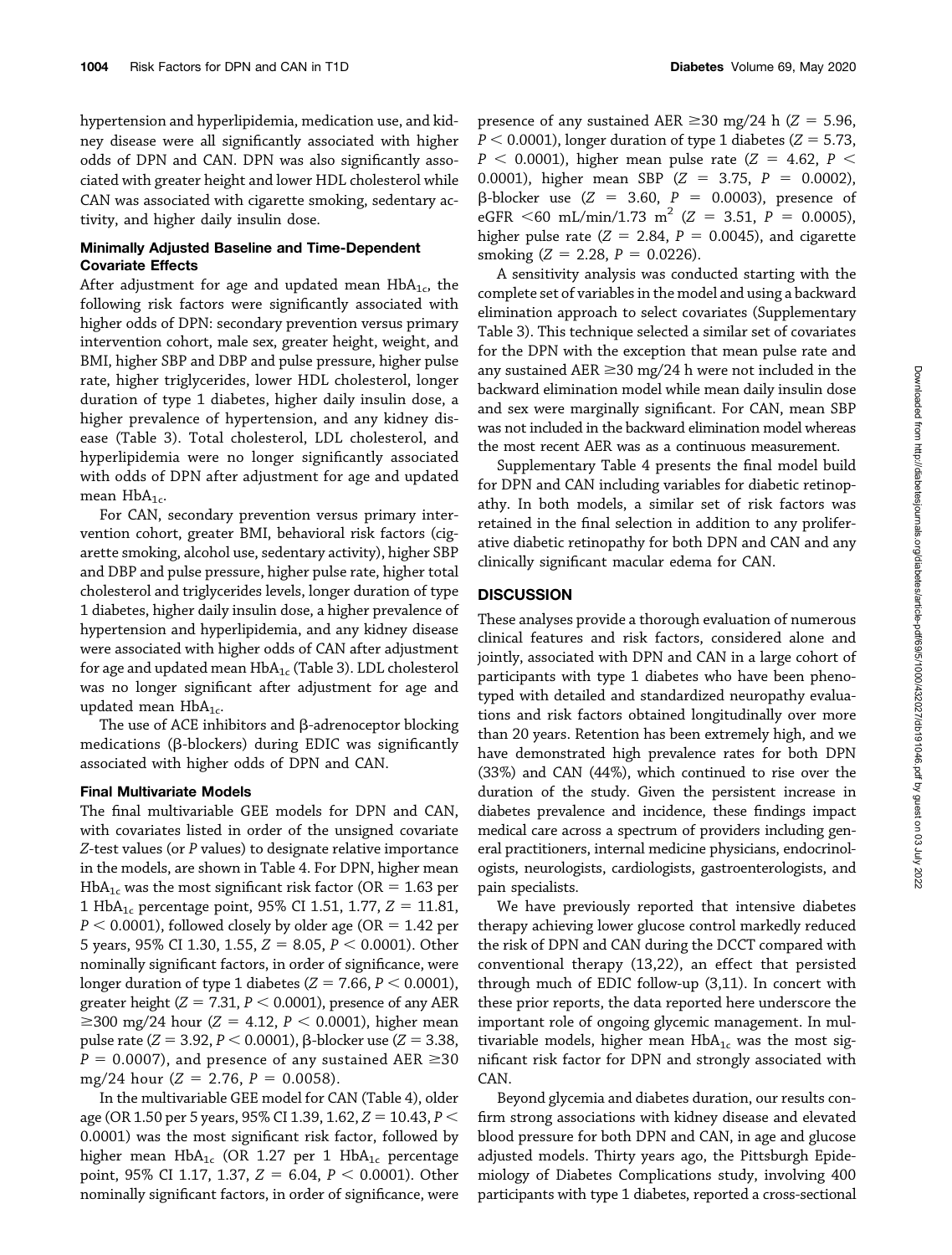|                                                                  | Overall             | <b>No</b>         | Yes                                                     | Per unit change               | OR (95% CI)                                | $P$ value        |
|------------------------------------------------------------------|---------------------|-------------------|---------------------------------------------------------|-------------------------------|--------------------------------------------|------------------|
| $\overline{N}$                                                   | 1,434               | 803               | 631                                                     |                               |                                            |                  |
| Design<br>Treatment group<br>(% conventional)                    | 51                  | 49                | 53                                                      | Conventional<br>vs. intensive | 1.36(1.11, 1.66)                           | 0.0025           |
| Cohort (% secondary)                                             | 50                  | 44                | 57                                                      | Secondary<br>vs. primary      | 1.72 (1.41, 2.10)                          | $<$ 0.0001       |
| Physical                                                         |                     |                   |                                                         |                               |                                            |                  |
| Sex (% men)                                                      | 53                  | 54                | 52                                                      | Men vs. women                 | $0.92$ (0.75, 1.13)                        | 0.4286           |
| Age (years)                                                      | 27 (22, 32)         | 26 (21, 31)       | 29 (23, 34)                                             | 5 years                       | 1.39 (1.29, 1.50)                          | $<$ 0.0001       |
| Adult (% $\geq$ 18 years)                                        | 86                  | 83                | 91                                                      | $\geq$ 18 vs.<br>$<$ 18 years | 2.03 (1.45, 2.85)                          | $<$ 0.0001       |
| Height (cm)                                                      | 171 (164, 179)      | 171 (164, 178)    | 171 (164, 180)                                          | 5 cm                          | 1.02 (0.97, 1.07)                          | 0.4951           |
| Weight men (kg)                                                  | 74 (67, 82)         | 73 (66, 81)       | 76 (69, 84)                                             | $5$ kg                        | 1.14(1.07, 1.21)                           | $<$ 0.0001       |
| Weight women (kg)                                                | 62 (56, 69)         | 61 (55, 68)       | 63 (57, 69)                                             | $5$ kg                        | 1.09 (1.01, 1.18)                          | 0.0251           |
| BMI men ( $kg/m2$ )                                              | 24 (22, 25)         | 23 (21, 25)       | 24 (22, 26)                                             | 1 $\text{kg/m}^2$             | 1.10(1.04, 1.15)                           | 0.0004<br>0.0107 |
| BMI women (kg/m <sup>2</sup> )                                   | 23 (21, 25)         | 23 (21, 25)       | 23 (21, 25)                                             | 1 kg/m <sup>2</sup>           | 1.07 (1.02, 1.12)                          |                  |
| Behavioral<br>Cigarette smoker (%)<br>Occasional or regular      | 18                  | 16                | 21                                                      | Yes vs. no                    | 1.77 (1.38, 2.28)                          | $<$ 0.0001       |
| alcohol use (%)                                                  | 22                  | 19                | 24                                                      | Yes vs. none                  | 1.31(1.03, 1.65)                           | 0.0261           |
| Moderate or strenuous                                            | 70                  | 67                | 73                                                      | Yes vs.                       | 1.23 (0.98, 1.53)                          | 0.0698           |
| activity (%)                                                     |                     |                   |                                                         | sedentary                     |                                            |                  |
| Family history                                                   |                     |                   |                                                         |                               |                                            |                  |
| Hypertension (%)                                                 | 56                  | 55<br>49          | 58                                                      | Yes vs. no                    | $1.22$ (1.00, 1.50)                        | 0.0528           |
| Myocardial infarction (%)<br>Type 1 diabetes (%)                 | 49<br>14            | 14                | 49<br>15                                                | Yes vs. no<br>Yes vs. no      | $1.00$ (0.81, 1.22)<br>$1.07$ (0.80, 1.43) | 0.9666<br>0.6297 |
| Type 2 diabetes (%)                                              | 9                   | 8                 | 11                                                      | Yes vs. no                    | 1.54(1.12, 2.11)                           | 0.0073           |
|                                                                  |                     |                   |                                                         |                               |                                            |                  |
| <b>Blood pressure</b><br>SBP (mmHg)                              | 114 (106, 122)      | 112 (106, 120)    | 116 (108, 122)                                          | 5 mmHg                        | $1.07$ (1.03, 1.12)                        | 0.0021           |
| DBP (mmHg)                                                       | 72 (68, 80)         | 72 (66, 80)       | 74 (68, 80)                                             | 5 mmHg                        | 1.13 (1.07, 1.20)                          | $<$ 0.0001       |
| Pulse pressure (mmHg)                                            | 40 (34, 48)         | 40 (35, 48)       | 40 (34, 48)                                             | 5 mmHg                        | $1.00$ (0.95, 1.05)                        | 0.9673           |
| Pulse rate (bpm)                                                 | 76 (68, 84)         | 74 (68, 80)       | 78 (72, 84)                                             | 1 bpm                         | 1.03 (1.02, 1.04)                          | $<$ 0.0001       |
| Lipids                                                           |                     |                   |                                                         |                               |                                            |                  |
| Total cholesterol (mg/dL)                                        | 174 (152, 196)      | 171 (150, 195)    | 177 (156, 201)                                          | 10 $mg/dL$                    | 1.09(1.06, 1.12)                           | $<$ 0.0001       |
| Triglycerides (mg/dL)                                            | 70 (55, 94)         | 68 (54, 90)       | 72 (56, 98)                                             | 10 $mg/dL$                    | 1.04 (1.02, 1.06)                          | 0.0002           |
| HDL cholesterol (mg/dL)                                          | 49 (42, 58)         | 50 (42, 58)       | 48 (42, 57)                                             | 10 $mg/dL$                    | 0.99(0.91, 1.07)                           | 0.7660           |
| LDL cholesterol (mg/dL)                                          | 107 (91, 127)       | 104 (88, 125)     | 110 (92, 130)                                           | 10 mg/dL                      | 1.10(1.06, 1.13)                           | $<$ 0.0001       |
| History of diabetes<br>Duration of type 1                        |                     |                   |                                                         |                               |                                            |                  |
| diabetes (years)<br>Stimulated C-peptide<br>(nmol/L $\cdot$ 100) | 4(2, 9)             | 4(2, 8)           | 5(2, 10)                                                | 1 year                        | $1.07$ (1.05, 1.10)                        | $<$ 0.0001       |
| Duration $<$ 5 years                                             | 12 (4, 25)          | 12(4, 24)         | 13(5, 27)                                               | 1 year                        | 1.00(0.99, 1.01)                           | 0.4487           |
| Duration $\geq$ 5 years                                          | 3(3, 4)             | 3(3, 4)           | 3(3,3)                                                  | 1 year                        | 0.99(0.95, 1.03)                           | 0.6122           |
| Insulin dose                                                     |                     |                   |                                                         |                               |                                            |                  |
| (units/kg/day)                                                   | $0.64$ (0.50, 0.80) | 0.65(0.50, 0.82)  | $0.63$ (0.50, 0.79)                                     | 1 unit/kg/day                 | 0.79(0.52, 1.20)                           | 0.2679           |
| $HbA_{1c}$ (%)                                                   |                     |                   | 8.80 (7.82, 10.10) 8.64 (7.70, 9.81) 9.00 (8.01, 10.30) | 1%                            | 1.25 (1.18, 1.33)                          | $<$ 0.0001       |
| $HbA_{1c}$ (mmol/mol)                                            | 72.7 (62.0, 86.9)   | 70.9 (60.7, 83.7) | 74.9 (64.7, 89.1)                                       | 1 mmol/mol                    | 1.25(1.18, 1.33)                           | $<$ 0.0001       |

Table 2—DCCT baseline characteristics of participants according to the presence or absence of any CAN over the course of the DCCT/EDIC study, through EDIC year 16/17

Data are based on 1,434 participants with at least two CAN assessments during DCCT/EDIC. Medians (first quartile, third quartile) or % are presented. ORs and P values were generated using GEE models with no adjustment for other factors.

association of hypertension with DPN (23) and CAN (24). This was later confirmed in prospective analyses (25,26). Other studies of individuals with type 1 diabetes including the European Diabetes Prospective Complications Study (EURODIAB) (27) and the SEARCH for Diabetes in Youth study (28) have reported similar findings for DPN and/or CAN. In addition, hypertension is closely linked with kidney disease in type 1 diabetes (26). The current analyses suggest that hypertension and kidney disease (higher AER and lower eGFR) are independently associated with DPN and CAN. The mechanisms linking hypertension to DPN are unclear but may involve a complex set of pathways interlinking nerve function and energy production with a dysfunctional neural vascular supply (29).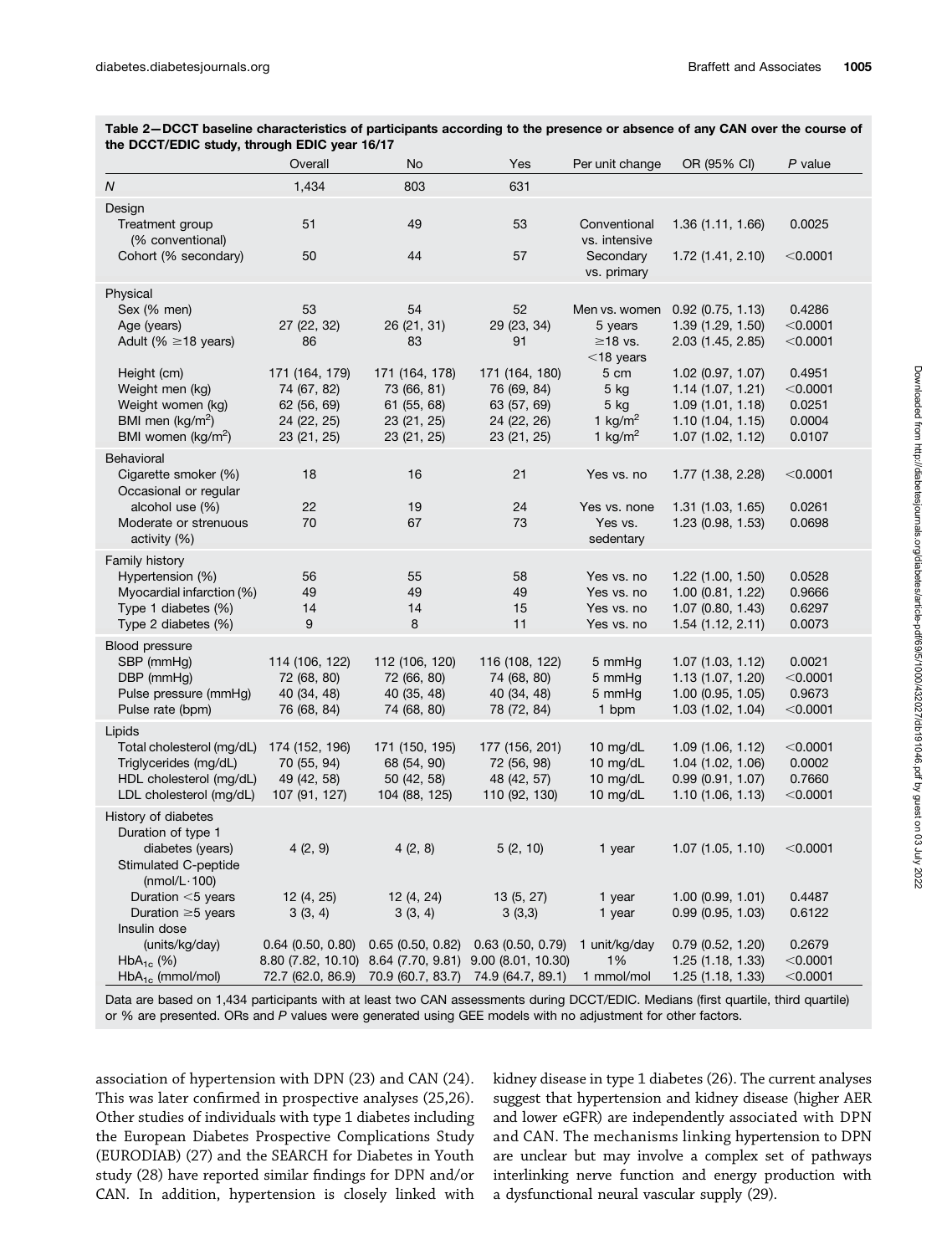Table 3—ORs for DPN and CAN per unit change in each baseline or time-dependent covariate in separate longitudinal GEE models, minimally adjusted for age and updated mean  $HbA_{1c}$ 

|                                                                    |                             | <b>DPN</b>                                |                    | CAN                                   |                          |
|--------------------------------------------------------------------|-----------------------------|-------------------------------------------|--------------------|---------------------------------------|--------------------------|
|                                                                    |                             | OR (95% CI)                               | $P$ value          | OR (95% CI)                           | $P$ value                |
|                                                                    |                             |                                           |                    |                                       |                          |
| Design<br>Treatment group (conventional vs. intensive)             |                             |                                           |                    |                                       |                          |
|                                                                    | B                           | 1.05(0.83, 1.32)                          | 0.7022             | 1.12(0.91, 1.38)                      | 0.2883                   |
| Cohort (secondary vs. primary)                                     | В                           | 2.07 (1.66, 2.57)                         | $<$ 0.0001         | 1.81 (1.49, 2.21)                     | $<$ 0.0001               |
| Physical                                                           |                             |                                           |                    |                                       |                          |
| Sex (men vs. women)                                                | B                           | 1.51(1.21, 1.88)                          | 0.0003             | 0.85(0.70, 1.04)                      | 0.1164                   |
| Adult ( $\geq$ 18 vs. <18 years)                                   | B                           | 1.05(0.66, 1.67)                          | 0.8291             | $0.76$ $(0.50, 1.16)$                 | 0.1997                   |
| Height (per 5 cm)                                                  | $\mathsf C$                 | 1.21(1.14, 1.28)                          | $<$ 0.0001         | 0.96(0.91, 1.01)                      | 0.1134                   |
| Weight (per 5 kg)                                                  | C                           | 1.09(1.06, 1.13)                          | $<$ 0.0001         | 1.02 (0.99, 1.05)                     | 0.1299                   |
| Mean weight (per 5 kg)                                             | M                           | 1.12(1.08, 1.17)                          | $<$ 0.0001         | $1.02$ (0.98, 1.06)                   | 0.2686                   |
| BMI (per 1 $\text{kg/m}^2$ )                                       | $\mathsf C$                 | $1.02$ (1.00, 1.05)                       | 0.0612             | 1.03(1.01, 1.04)                      | 0.0079                   |
| Mean BMI (per 1 $\text{kg/m}^2$ )                                  | M                           | 1.04(1.01, 1.07)                          | 0.0090             | 1.03 (1.01, 0.106)                    | 0.0174                   |
| Behavioral                                                         |                             |                                           |                    |                                       |                          |
| Cigarette smoker (yes vs. no)                                      | C                           | 0.98(0.75, 1.29)                          | 0.8932             | 1.39 (1.10, 1.76)                     | 0.0057                   |
| Occasional or regular alcohol use (yes vs. none)                   | C                           | 1.14(0.93, 1.41)                          | 0.2158             | $0.85$ $(0.72, 1.00)$                 | 0.0462                   |
| Moderate or strenuous activity (yes vs. sedentary)                 | C                           | 1.08 (0.89, 1.31)                         | 0.4471             | $0.86$ (0.74, 1.00)                   | 0.0543                   |
| Family history                                                     |                             |                                           |                    |                                       |                          |
| Hypertension (yes vs. no)                                          | В                           | 1.17(0.94, 1.46)                          | 0.1514             | 1.25 (1.03, 1.53)                     | 0.0276                   |
| Myocardial infarction (yes vs. no)                                 | B                           | 1.17(0.94, 1.45)                          | 0.1503             | $0.97$ (0.80, 1.19)                   | 0.7897                   |
| Type 1 diabetes (yes vs. no)                                       | B                           | 1.15(0.83, 1.57)                          | 0.4048             | 0.95(0.71, 1.28)                      | 0.7468                   |
| Type 2 diabetes (yes vs. no)                                       | В                           | $1.22$ (0.87, 1.73)                       | 0.2544             | 1.22 (0.89, 1.66)                     | 0.2164                   |
|                                                                    |                             |                                           |                    |                                       |                          |
| Blood pressure                                                     |                             |                                           |                    | 1.09(1.06, 1.13)                      |                          |
| SBP (per 5 mmHg)<br>Mean SBP (per 5 mmHg)                          | C<br>M                      | 1.08(1.04, 1.12)<br>1.17(1.10, 1.24)      | 0.0003             |                                       | $<$ 0.0001               |
|                                                                    | $\mathsf C$                 |                                           | $<$ 0.0001         | 1.24(1.17, 1.30)                      | $<$ 0.0001               |
| DBP (per 5 mmHg)<br>Mean DBP (per 5 mmHg)                          | M                           | 1.07(1.01, 1.13)<br>1.21(1.11, 1.32)      | 0.0184<br>< 0.0001 | 1.05(1.00, 1.09)<br>1.21(1.11, 1.31)  | 0.0462<br>$<$ 0.0001     |
|                                                                    | $\mathsf C$                 |                                           |                    |                                       |                          |
| Pulse pressure (per 5 mmHg)<br>Pulse rate (per 1 bpm)              | $\mathsf C$                 | 1.07(1.02, 1.12)                          | 0.0035<br>0.0048   | 1.11(1.07, 1.14)                      | $<$ 0.0001               |
| Mean pulse rate (per 1 bpm)                                        | M                           | $1.01$ $(1.00, 1.02)$<br>1.03(1.02, 1.04) | $<$ 0.0001         | 1.03(1.03, 1.04)<br>1.07 (1.06, 1.09) | $<$ 0.0001<br>$<$ 0.0001 |
| Hypertension (yes vs. no)                                          | $\mathsf{C}$                | 2.03 (1.56, 2.64)                         | $<$ 0.0001         | 1.94 (1.61, 2.34)                     | $<$ 0.0001               |
|                                                                    |                             |                                           |                    |                                       |                          |
| Medications                                                        |                             |                                           |                    |                                       |                          |
| ACE inhibitor use (yes vs. no)                                     | C                           | 1.54(1.20, 1.97)                          | 0.0008             | 1.51 (1.25, 1.82)                     | $<$ 0.0001               |
| ARB use (yes vs. no)                                               | $\mathsf C$                 | 1.24(0.87, 1.77)                          | 0.2438             | 1.45 (1.13, 1.87)                     | 0.0038                   |
| $\beta$ -Blocker use (yes vs. no)                                  | $\mathsf C$                 | 2.88 (1.79, 4.64)                         | $<$ 0.0001         | 2.77 (1.95, 3.92)                     | $<$ 0.0001               |
| Calcium channel blocker use (yes vs. no)                           | $\mathsf C$<br>$\mathsf{C}$ | 1.41(0.88, 2.26)                          | 0.1524             | 1.70 (1.21, 2.40)                     | 0.0022                   |
| Lipid-lowering agent use (yes vs. no)                              |                             | 1.15(0.89, 1.48)                          | 0.2740             | 1.36(1.12, 1.65)                      | 0.0020                   |
| Lipids                                                             |                             |                                           |                    |                                       |                          |
| Total cholesterol (per 10 mg/dL)                                   | C                           | 0.98(0.95, 1.01)                          | 0.1607             | $1.00$ (0.98, $1.02$ )                | 0.9612                   |
| Mean total cholesterol (per 10 mg/dL)                              | M                           | 1.02 (0.98, 1.05)                         | 0.4334             | 1.06(1.02, 1.10)                      | 0.0027                   |
| Triglycerides (per 20% increase mg/dL)                             | C                           | 1.06(1.02, 1.10)                          | 0.0054             | 1.07(104, 1.10)                       | $<$ 0.0001               |
| Mean triglycerides (per 20% increase mg/dL)                        | M                           | 1.09(1.04, 1.15)                          | $<$ 0.0001         | 1.14 (1.09, 1.18)                     | $<$ 0.0001               |
| HDL cholesterol (per 10 mg/dL)                                     | C                           | $0.89$ (0.83, 0.93)                       | 0.0034             | 0.96(0.91, 1.01)                      | 0.1113                   |
| Mean HDL cholesterol (per 10 mg/dL)                                | M                           | 0.88(0.81, 0.96)                          | 0.0052<br>0.1804   | 0.95(0.88, 1.03)                      | 0.2238                   |
| LDL cholesterol (per 10 mg/dL)                                     | C                           | 0.98(0.95, 1.01)                          |                    | $0.99$ (0.96, 1.02)                   | 0.4320                   |
| Mean LDL cholesterol (per 10 mg/dL)<br>Hyperlipidemia (yes vs. no) | M                           | $1.02$ (0.98, 1.06)                       | 0.4137             | $1.04$ $(1.00, 1.08)$                 | 0.0719                   |
|                                                                    | C                           | 1.02 (0.83, 1.26)                         | 0.8568             | 1.27(1.08, 1.51)                      | 0.0052                   |
| History of diabetes                                                |                             |                                           |                    |                                       |                          |
| Duration of type 1 diabetes (per 1 year)                           | B                           | 1.11(1.08, 1.13)                          | $<$ 0.0001         | 1.09(1.06, 1.12)                      | $<$ 0.0001               |
| Stimulated C-peptide (per 1 nmol/L 100)                            |                             |                                           |                    |                                       |                          |
| Duration <5 years                                                  | В                           | 0.99(0.98, 1.00)                          | 0.1345             | $1.00$ (0.98, $1.01$ )                | 0.7650                   |
| Duration $\geq$ 5 years                                            | B                           | 1.00 (0.96, 1.05)                         | 0.8726             | 0.98(0.94, 1.02)                      | 0.3685                   |
| Insulin dose (per 1 unit/kg/day)                                   | C                           | 1.19(0.82, 1.73)                          | 0.3718             | 1.26 (0.99, 1.62)                     | 0.0648                   |
| Mean insulin dose (per 1 unit/kg/day)                              | Μ                           | 2.07 (1.25, 3.43)                         | 0.0046             | 1.88 (1.18, 3.00)                     | 0.0083                   |
| Kidney disease                                                     |                             |                                           |                    |                                       |                          |
| eGFR (per 5 mL/min/1.73 m <sup>2</sup> )                           | C                           | 0.93(0.90, 0.97)                          | $<$ 0.0001         | $0.92$ (0.90, 0.95)                   | $<$ 0.0001               |
| eGFR <60 mL/min/1.73 m <sup>2</sup> (yes vs. no)                   | C                           | 2.56 (1.36, 4.80)                         | 0.0034             | 5.95 (3.36, 10.52)                    | $<$ 0.0001               |
| Any eGFR <60 mL/min/1.73 m <sup>2</sup> (yes vs. no)               | Α                           | 2.44 (1.45, 4.10)                         | 0.0007             | 3.24 (2.12, 4.99)                     | $<$ 0.0001               |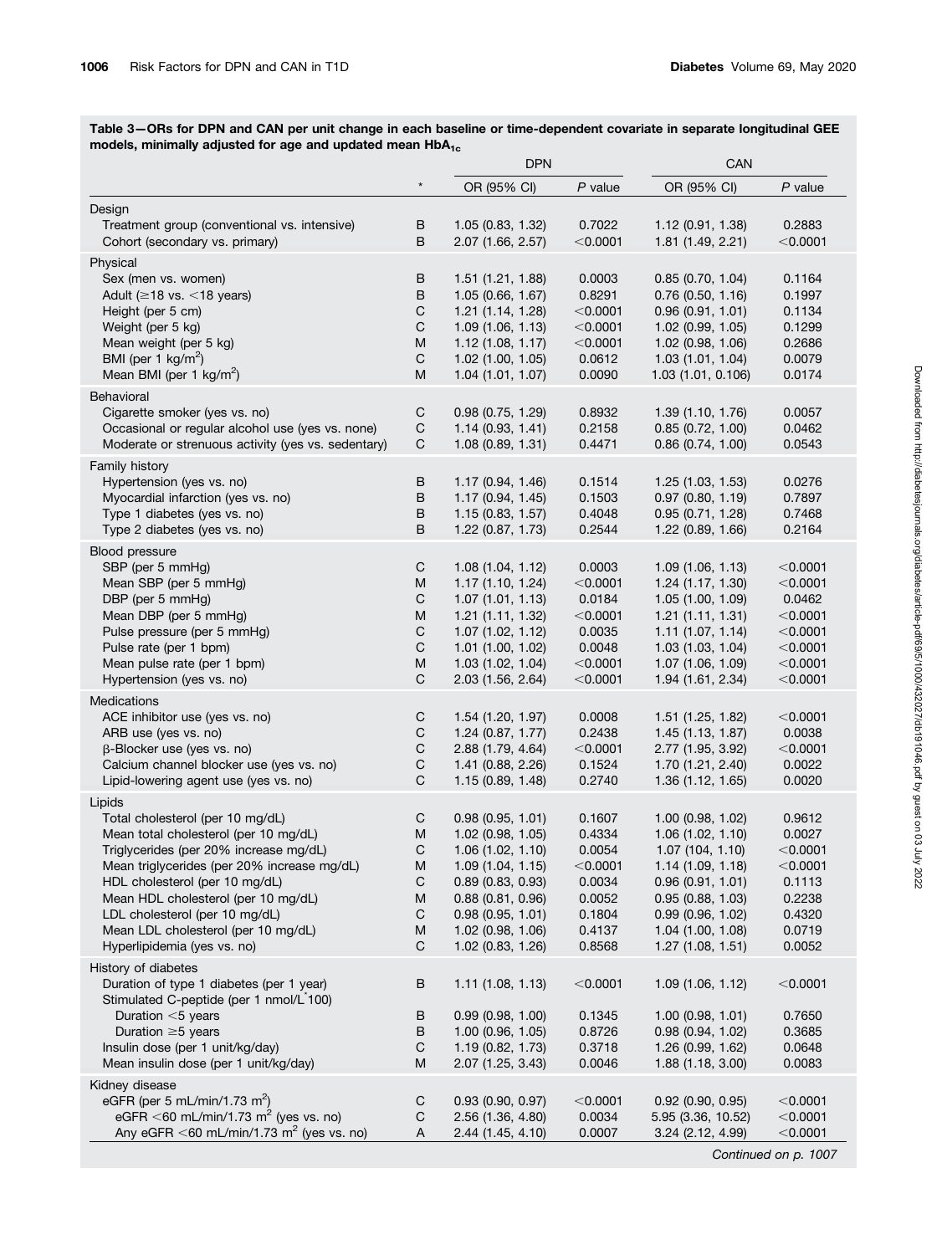|                                                  |         | <b>DPN</b>        |           | CAN                 |          |
|--------------------------------------------------|---------|-------------------|-----------|---------------------|----------|
|                                                  | $\star$ | OR (95% CI)       | $P$ value | OR (95% CI)         | P value  |
| AER (per 20% increase mg/24 h)                   | C       | 1.06(1.04, 1.07)  | < 0.0001  | 1.06(1.04, 1.07)    | < 0.0001 |
| Sustained AER $\geq$ 30 mg/24 h (yes vs. no)     | C       | 2.45(1.89, 3.17)  | < 0.0001  | 2.36(1.86, 3.00)    | < 0.0001 |
| Any sustained AER $\geq$ 30 mg/24 h (yes vs. no) | A       | 2.50(1.98, 3.15)  | < 0.0001  | 2.87 (2.32, 3.53)   | < 0.0001 |
| AER $\geq$ 300 mg/24 h (yes vs. no)              | C       | 3.81(2.42, 6.01)  | < 0.0001  | 3.25(2.17, 4.87)    | < 0.0001 |
| Any AER $\geq$ 300 mg/24 h (yes vs. no)          | A       | 4.02 (2.81, 5.75) | < 0.0001  | 3.30(2.36, 4.59)    | < 0.0001 |
| Hypoglycemia                                     |         |                   |           |                     |          |
| Coma and/or seizure (yes vs. no)                 | С       | 1.09(0.61, 1.97)  | 0.7636    | $1.03$ (0.73, 1.45) | 0.8697   |
| Requiring assistance (yes vs. no)                | С       | 1.36 (0.96, 1.92) | 0.0837    | 1.13(0.88, 1.45)    | 0.3264   |

Data are based on 1,386 participants with at least two DPN assessments or 1,434 participants with at least two CAN assessments during DCCT/EDIC. ORs and P values were generated using GEE models, adjusting for age and updated mean HbA<sub>1c</sub>. Triglyceride and AER values were log transformed, and the ORs are presented per 20% increase in the covariate (1.2<sup>b</sup>). ARB, angiotensin II receptor blocker. \*B, baseline value; C, current value; M, updated mean value; A, cumulative incidence (e.g., any use). Covariates classified as C, M, and A enter into the analyses as time-dependent covariates.

In our multivariable GEE regression analyses, height was retained in the final model. The unadjusted and minimally adjusted associations between height and weight, separately, with DPN ( $P < 0.0001$  for both) were much stronger than the association between BMI and DPN ( $P =$ 0.0497) (Table 3). We therefore decided to keep both height and weight in the second block during the multivariable modeling process, and we removed BMI. The adverse influence of increasing height on peripheral nerve function is well known and attributed in part to the tapering of axon diameter at a given distance from the cell body (30,31).

After adjusting for age and glucose control, elevated triglycerides were a risk factor for DPN and CAN, while lower HDL cholesterol levels increased DPN risk and higher total cholesterol levels increased CAN risk. Our findings are in agreement with other studies identifying dyslipidemia as a risk factor in the development and progression of CAN (24,27,28) and DPN (23,27). Traditionally, elevated triglycerides, in concert with low HDL cholesterol, are highly prevalent in type 2 diabetes. However, with the contemporary changes in clinical phenotypes in individuals with type 1 diabetes, particularly with the increase in overweight and obese individuals, metabolic syndrome and associated dyslipidemia are now more prevalent in type 1 diabetes as well (28). Observational evidence also suggests that lowering triglyceride levels with fibrates may delay development of DPN (32). The role of dyslipidemia is further supported by recent work in experimental diabetes where tissue-specific changes in fatty acid metabolism are associated with DPN, independent of glycemic control (33).

Occasional or regular alcohol use did not increase the risk of DPN over the course of the DCCT/EDIC study in any of the models despite previous research demonstrating that alcohol is a peripheral neurotoxicant (34). One study of the relationship between peripheral neuropathy and nutritional status in individuals with chronic alcohol abuse demonstrated that the total lifetime dose of

alcohol is an essential independent factor for acquiring an alcohol-related peripheral neuropathy, usually after a cumulative exposure exceeding about 15 kg alcohol/kg body weight (34). In the DCCT/EDIC, the measure of alcohol use was likely imprecise to determine an effect on DPN.

Cigarette smoking has generally been considered a risk factor for DPN (35). However, we did not establish smoking as a major risk factor for DPN over the course of DCCT/ EDIC study. This observation differs from the results of several other investigations (23,25,27,36) but is consistent with our earlier report that smoking was not associated with confirmed clinical neuropathy during DCCT (11). It is unclear why our results differ from these previous studies; however, our analyses may be limited since the cigarette smoking measurement available in DCCT/EDIC did not quantify pack-years of exposure. However, smoking has been consistently associated with CAN (23,25,27), in line with our current findings.

Other interesting findings of these analyses include the strong associations between both DPN and CAN and the use of  $\beta$ -blocking medications. Among the various classes of medications used to treat individuals with diabetes, b-blockers may directly affect measures of CAN, given their reported blunting effect on heart rate. As such, improvement in heart rate variability would be expected, particularly with  $\beta$ 1-selective drugs that may augment vagally mediated heart rate variability (3,37). Although evidence for the benefit of  $\beta$ -blockers in modulating the impaired cardiac autonomic regulation during high sympathetic stress advocates for their use in patients with heart failure and/or post myocardial infarction (38), these agents are not currently recommended for the treatment of CAN (1). The strong association between use of  $\beta$ -blockers and DPN, demonstrated in this study, was not expected.  $\beta$ -Blockers are not first-line drugs in the treatment of hypertension in individuals with type 1 diabetes. Therefore, it is reasonable to assume that these associations do not actually reflect a direct adverse effect on autonomic or peripheral nerve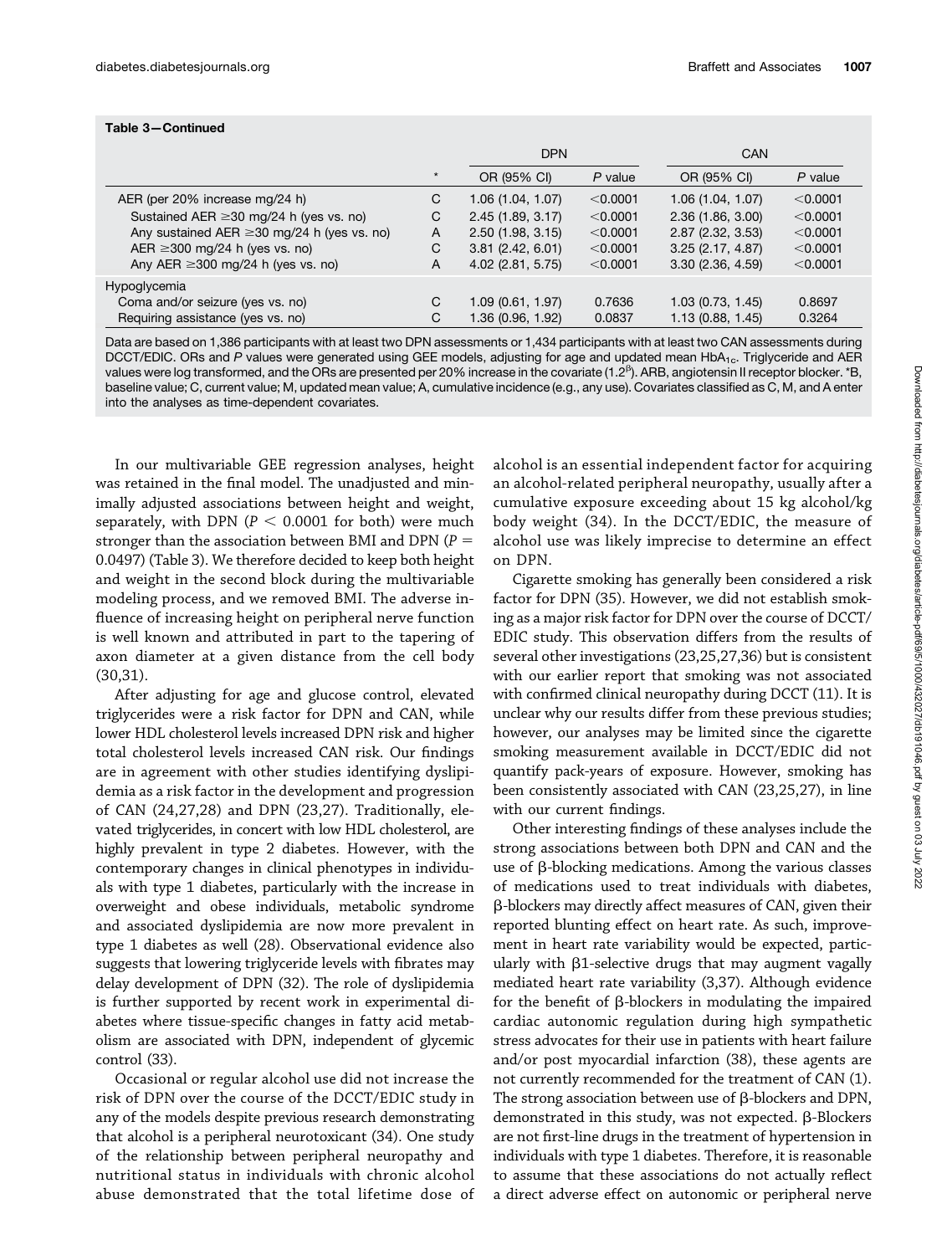| Table 4–Final multivariable GEE models for DPN and CAN as a function of baseline and time-dependent covariates |  |
|----------------------------------------------------------------------------------------------------------------|--|
|----------------------------------------------------------------------------------------------------------------|--|

| <b>DPN</b>                                          | OR (95% CI)         | Z-test value | P value   |
|-----------------------------------------------------|---------------------|--------------|-----------|
| Mean $HbA_{1c}$ (per 1%)                            | 1.63(1.51, 1.77)    | 11.81        | < 0.0001  |
| Age (per 5 years)                                   | $1.42$ (1.30, 1.55) | 8.05         | < 0.0001  |
| Duration of type 1 diabetes (per 1 year)            | 1.10(1.08, 1.13)    | 7.66         | < 0.0001  |
| Height (per 5 cm)                                   | 1.27(1.19, 1.35)    | 7.31         | < 0.0001  |
| Any AER $\geq$ 300 mg/24 h (yes vs. no)             | 2.44 (1.60, 3.73)   | 4.12         | < 0.0001  |
| Mean pulse rate (per 1 bpm)                         | 1.03(1.01, 1.04)    | 3.92         | < 0.0001  |
| $\beta$ -Blocker use (yes vs. no)                   | 2.50 (1.47, 4.24)   | 3.38         | 0.0007    |
| Any sustained AER $\geq$ 30 mg/24 h (yes vs. no)    | 1.48 (1.12, 1.96)   | 2.76         | 0.0058    |
| CAN                                                 | OR (95% CI)         | Z-test value | $P$ value |
| Age (per 5 years)                                   | 1.50 (1.39, 1.62)   | 10.43        | < 0.0001  |
| Mean $HbA_{1c}$ (per 1%)                            | 1.27 (1.17, 1.37)   | 6.04         | < 0.0001  |
| Any sustained AER $\geq$ 30 mg/24 h (yes vs. no)    | 1.95(1.57, 2.43)    | 5.96         | < 0.0001  |
| Duration of type 1 diabetes (per 1 year)            | 1.07(1.05, 1.10)    | 5.73         | < 0.0001  |
| Mean pulse rate (per 1 bpm)                         | 1.04 (1.02, 1.06)   | 4.62         | < 0.0001  |
| Mean SBP (per 5 mmHg)                               | 1.11 (1.05, 1.17)   | 3.75         | 0.0002    |
| $\beta$ -Blocker use (yes vs. no)                   | $2.01$ (1.37, 2.93) | 3.60         | 0.0003    |
| eGFR $<$ 60 mL/min/1.73 m <sup>2</sup> (yes vs. no) | 2.88 (1.59, 5.19)   | 3.51         | 0.0005    |
| Pulse rate (per 1 bpm)                              | $1.02$ (1.00, 1.03) | 2.84         | 0.0045    |
| Cigarette smoker (yes vs. no)                       | 1.31 (1.04, 1.66)   | 2.28         | 0.0226    |

Data are based on 1,386 participants with at least two DPN assessments or 1,434 participants with at least two CAN assessments during DCCT/EDIC. Odds ratios and P values were generated using GEE models. Covariates are listed in the order of significance as indicated by the Z-test value.

function but are likely driven by participants with more advanced disease states and/or overall worse risk factor profiles (e.g., cardiovascular disease, heart failure, coronary artery disease, more severe hypertension) who are prescribed  $\beta$ -blocking agents as second- or third-line therapy. In our multivariable model, many of the same factors were also shown to contribute to DPN and CAN risk, supporting a potential confounding effect of use of  $\beta$ -blocker agents.

One limitation of this study is that during EDIC we only collected information on the use of major classes of medication agents (i.e.,  $\beta$ -blockers, ACE inhibitors, angiotensin receptor blockers, statins, etc.). Unfortunately, information on the specific type of agents from each class is not available, preventing more in-depth analyses that could take into account the differential effects of  $\beta$ -blocker groupings. Another study limitation is that in contrast with CAN, DPN was only assessed twice during the DCCT and once again in EDIC. In addition, the concept of small-fiber neuropathy was not well established at the start of the DCCT, and thus currently accepted methods to assess primarily small-fiber dysfunction were not available.

Strengths of the current study include the detailed phenotypic characteristics, including demographics and multiple traditional and diabetes-related risk factors, in

addition to the extensive, sensitive, and standardized evaluations of DPN and CAN available longitudinally in this large cohort of participants with type 1 diabetes spanning more than 20 years of follow-up. Different than many other studies of shorter duration and with smaller sample sizes, the DCCT/EDIC study has allowed for a comprehensive multifactorial evaluation of risk factors simultaneously, which is unique.

In summary, in these comprehensive analyses, we found that higher mean  $HbA_{1c}$  and older age were the strongest risk factors for both DPN and CAN. Although hyperglycemia is strongly associated with the development of DPN and CAN, we found that other risk factors may be associated as well. Given the oberservational nature of our analyses, the risk factors we have identified are not necessarily causal in their relationship with DPN or CAN. However, we have demonstrated that individuals with more favorable risk factor profiles had lower prevalence of DPN and CAN in this type 1 diabetes population. Beyond the insights into underlying biological mechanisms described above, these findings provide critical information on the spectrum of risk factors and the phenotypes of patients with neuropathy, one of the most challenging diabetes complications. These data can be used in the design of new interventional trials, to stimulate actions to overcome a paradoxical lag in neuropathy-related drug discovery, as well as for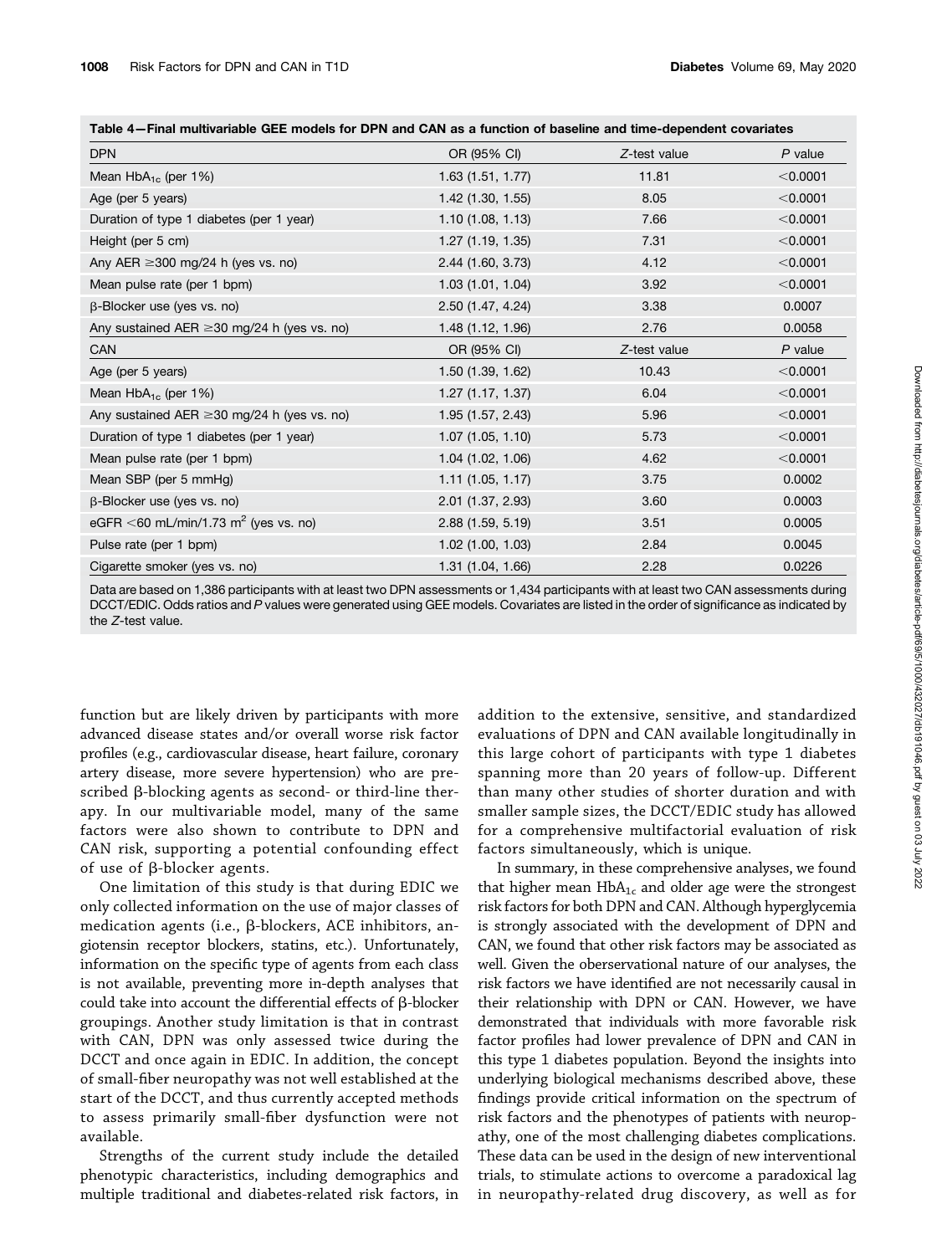personalized approaches to neuropathy prevention and treatment among individuals with type 1 diabetes.

Funding. DCCT/EDIC has been supported by cooperative agreement grants (1982–1993, 2012–2017, 2017–2022) and contracts (1982–2012) with the Division of Diabetes Endocrinology and Metabolic Diseases of the National Institute of Diabetes and Digestive and Kidney Diseases (current grant numbers U01 DK094176 and U01 DK094157) and by the National Eye Institute, the National Institute of Neurological Disorders and Stroke, the General Clinical Research Centers Program (1993–2007), and the Clinical Translational Science Center Program (2006 to present), Bethesda, MD. Industry contributors have had no role in the DCCT/EDIC study but have provided free or discounted supplies or equipment to support participants' adherence to the study: Abbott Diabetes Care (Alameda, CA), Animas (West Chester, PA), Bayer Diabetes Care (North America Headquarters, Tarrytown, NY), Becton Dickinson (Franklin Lakes, NJ), Eli Lilly (Indianapolis, IN), Extend Nutrition (St. Louis, MO), Insulet Corporation (Bedford, MA), Lifescan (Milpitas, CA), Medtronic Diabetes (Minneapolis, MN), Nipro Home Diagnostics (Fort Lauderdale, FL), Nova Diabetes Care (Billerica, MA), Omron (Shelton, CT), Perrigo Diabetes Care (Allegan, MI), Roche Diabetes Care (Indianapolis, IN), Sanofi (Bridgewater, NJ). Duality of Interest. No other potential conflicts of interest relevant to this article were reported.

Author Contributions. B.H.B., R.A.G.-K., and R.P.-B. designed the analyses and wrote the manuscript. J.W.A., E.L.F., C.L.M., N.H.W., T.J.O., M.L.-V., and J.M.L. wrote portions of the manuscript and reviewed and edited the manuscript. B.H.B. conducted the statistical analyses and prepared the tables. B.H.B. had final responsibility for the decision to submit for publication. B.H.B. is the guarantor of this work and, as such, had full access to all the data in the study and takes responsibility for the integrity of the data and the accuracy of the data analysis.

#### **References**

1. Pop-Busui R, Boulton AJ, Feldman EL, et al. Diabetic neuropathy: a position statement by the American Diabetes Association. Diabetes Care 2017;40:136–154 2. Sadosky A, Mardekian J, Parsons B, Hopps M, Bienen EJ, Markman J. Healthcare utilization and costs in diabetes relative to the clinical spectrum of painful diabetic peripheral neuropathy. J Diabetes Complications 2015;29: 212–217

3. Pop-Busui R, Low PA, Waberski BH, et al.; DCCT/EDIC Research Group. Effects of prior intensive insulin therapy on cardiac autonomic nervous system function in type 1 diabetes mellitus: the Diabetes Control and Complications Trial/ Epidemiology of Diabetes Interventions and Complications study (DCCT/EDIC). Circulation 2009;119:2886–2893

4. Orchard TJ, Dorman JS, Maser RE, et al. Factors associated with avoidance of severe complications after 25 yr of IDDM. Pittsburgh Epidemiology of Diabetes Complications Study I. Diabetes Care 1990;13:741–747

5. Ziegler D, Zentai CP, Perz S, et al.; KORA Study Group. Prediction of mortality using measures of cardiac autonomic dysfunction in the diabetic and nondiabetic population: the MONICA/KORA Augsburg Cohort Study. Diabetes Care 2008;31: 556–561

6. Sacre JW, Franjic B, Jellis CL, Jenkins C, Coombes JS, Marwick TH. Association of cardiac autonomic neuropathy with subclinical myocardial dysfunction in type 2 diabetes. JACC Cardiovasc Imaging 2010;3:1207–1215

7. Pettitt DJ, Talton J, Dabelea D, et al.; SEARCH for Diabetes in Youth Study Group. Prevalence of diabetes in U.S. youth in 2009: the SEARCH for Diabetes in Youth study. Diabetes Care 2014;37:402–408

8. Dabelea D, Mayer-Davis EJ, Saydah S, et al.; SEARCH for Diabetes in Youth Study. Prevalence of type 1 and type 2 diabetes among children and adolescents from 2001 to 2009. JAMA 2014;311:1778–1786

9. Bullard KM, Cowie CC, Lessem SE, et al. Prevalence of diagnosed diabetes in adults by diabetes type - United States, 2016. MMWR Morb Mortal Wkly Rep 2018; 67:359–361

10. International Diabetes Federation. IDF Diabetes Atlas, 9th edition [Internet], 2019. Available from<https://diabetesatlas.org>

11. Martin CL, Albers JW, Pop-Busui R; DCCT/EDIC Research Group. Neuropathy and related findings in the Diabetes Control and Complications trial/Epidemiology of Diabetes Interventions and Complications study. Diabetes Care 2014;37:31–38 12. Pop-Busui R, Braffett BH, Zinman B, et al.; DCCT/EDIC Research Group. Cardiovascular autonomic neuropathy and cardiovascular outcomes in the Diabetes Control and Complications Trial/Epidemiology of Diabetes Interventions and Complications (DCCT/EDIC) study. Diabetes Care 2017;40:94–100

13. Nathan DM, Genuth S, Lachin J, et al.; Diabetes Control and Complications Trial Research Group. The effect of intensive treatment of diabetes on the development and progression of long-term complications in insulin-dependent diabetes mellitus. N Engl J Med 1993;329:977–986

14. The DCCT/EDIC Research Group. Epidemiology of Diabetes Interventions and Complications (EDIC). Design, implementation, and preliminary results of a longterm follow-up of the Diabetes Control and Complications Trial cohort. Diabetes Care 1999;22:99–111

15. The DCCT Research Group. Implementation of treatment protocols in the Diabetes Control and Complications Trial. Diabetes Care 1995;18:361–376

16. Younes N, Cleary PA, Steffes MW, et al.; DCCT/EDIC Research Group. Comparison of urinary albumin-creatinine ratio and albumin excretion rate in the Diabetes Control and Complications Trial/Epidemiology of Diabetes Interventions and Complications study. Clin J Am Soc Nephrol 2010;5:1235–1242

17. Friedewald WT, Levy RI, Fredrickson DS. Estimation of the concentration of low-density lipoprotein cholesterol in plasma, without use of the preparative ultracentrifuge. Clin Chem 1972;18:499–502

18. Diabetes Control and Complications Trial (DCCT)/Epidemiology of Diabetes Interventions and Complications (EDIC) Research Group. Effect of intensive diabetes therapy on the progression of diabetic retinopathy in patients with type 1 diabetes: 18 years of follow-up in the DCCT/EDIC. Diabetes 2015;64:631– 642

19. Diabetes Control and Complications Trial/Epidemiology of Diabetes Interventions and Complications (DCCT/EDIC) Research Group. Risk factors for cardiovascular disease in type 1 diabetes. Diabetes 2016;65:1370–1379

20. Hainsworth DP, Bebu I, Aiello LP, et al.; Diabetes Control and Complications Trial (DCCT)/Epidemiology of Diabetes Interventions and Complications (EDIC) Research Group. Risk factors for retinopathy in type 1 diabetes: the DCCT/EDIC study. Diabetes Care 2019;42:875–882

21. Perkins BA, Bebu I, de Boer IH, et al.; Diabetes Control and Complications Trial (DCCT)/Epidemiology of Diabetes Interventions and Complications (EDIC) Research Group. Risk factors for kidney disease in type 1 diabetes. Diabetes Care 2019;42:883–890

22. The DCCT Research Group. The effect of intensive diabetes therapy on measures of autonomic nervous system function in the Diabetes Control and Complications Trial (DCCT). Diabetologia 1998;41:416–423

23. Maser RE, Steenkiste AR, Dorman JS, et al. Epidemiological correlates of diabetic neuropathy. Report from Pittsburgh Epidemiology of Diabetes Complications Study. Diabetes 1989;38:1456–1461

24. Maser RE, Pfeifer MA, Dorman JS, Kuller LH, Becker DJ, Orchard TJ. Diabetic autonomic neuropathy and cardiovascular risk. Pittsburgh Epidemiology of Diabetes Complications Study III. Arch Intern Med 1990;150:1218–1222

25. Forrest KY, Maser RE, Pambianco G, Becker DJ, Orchard TJ. Hypertension as a risk factor for diabetic neuropathy: a prospective study. Diabetes 1997;46: 665–670

26. Stella P, Ellis D, Maser RE, Orchard TJ. Cardiovascular autonomic neuropathy (expiration and inspiration ratio) in type 1 diabetes. Incidence and predictors. J Diabetes Complications 2000;14:1–6

27. Tesfaye S, Chaturvedi N, Eaton SE, et al.; EURODIAB Prospective Complications Study Group. Vascular risk factors and diabetic neuropathy. N Engl J Med 2005;352:341–350

28. Dabelea D, Stafford JM, Mayer-Davis EJ, et al.; SEARCH for Diabetes in Youth Research Group. Association of type 1 diabetes vs type 2 diabetes diagnosed